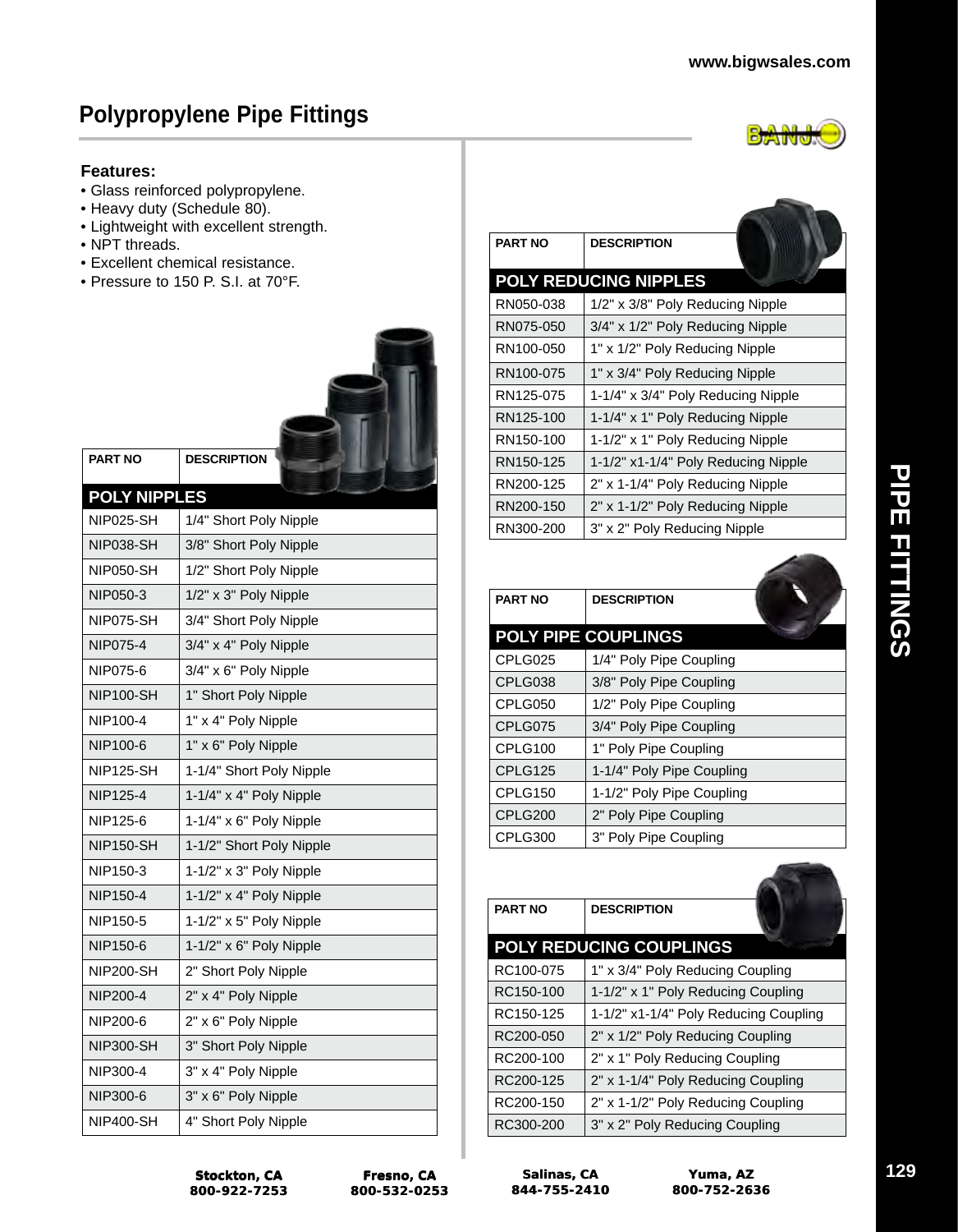# **Polypropylene Pipe Fittings**

**The Company's Company's Company's Company's Company's Company's Company's Company's Company's Company's Company's Company's Company's Company's Company's Company's Company's Company's Company's Company's Company's Company** 



| PART NO   | <b>DESCRIPTION</b>                      |
|-----------|-----------------------------------------|
|           | <b>POLY REDUCING BUSHING</b>            |
| RB038-025 | 3/8" MPT x 1/4" FPT Reducing Bushing    |
| RB050-018 | 1/2" MPT x 3/8" FPT Reducing Bushing    |
| RB050-025 | 1/2" MPT x 1/4" FPT Reducing Bushing    |
| RB050-038 | 1/2" MPT x 3/8" FPT Reducing Bushing    |
| RB075-018 | 3/4" MPT x 1/8" FPT Reducing Bushing    |
| RB075-025 | 3/4" MPT x 1/4" FPT Reducing Bushing    |
| RB075-038 | 3/4" MPT x 3/8" FPT Reducing Bushing    |
| RB075-050 | 3/4" MPT x 1/2" FPT Reducing Bushing    |
| RB100-018 | 1" MPT x 1/8" FPT Reducing Bushing      |
| RB100-025 | 1" MPT x 1/4" FPT Reducing Bushing      |
| RB100-050 | 1" MPT x 1/2" FPT Reducing Bushing      |
| RB100-075 | 1" MPT x 3/4" FPT Reducing Bushing      |
| RB125-038 | 1-1/4" MPT x 3/8" FPT Reducing Bushing  |
| RB125-075 | 1-1/4" MPT x 3/4" FPT Reducing Bushing  |
| RB125-100 | 1-1/4" MPT x 1" FPT Reducing Bushing    |
| RB150-075 | 1-1/2" MPT x 3/4" FPT Reducing Bushing  |
| RB150-100 | 1-1/2" MPT x 1" FPT Reducing Bushing    |
| RB150-125 | 1-1/2" MPT x1-1/4" FPT Reducing Bushing |
| RB200-075 | 2" MPT x 3/4" FPT Reducing Bushing      |
| RB200-100 | 2" MPT x 1" FPT Reducing Bushing        |
| RB200-125 | 2" MPT x 1-1/4" FPT Reducing Bushing    |
| RB200-150 | 2" MPT x 1-1/2" FPT Reducing Bushing    |
| RB300-150 | 3" MPT x 1-1/2" FPT Reducing Bushing    |
| RB300-200 | 3" MPT x 2" FPT Reducing Bushing        |
| RB400-300 | 4" MPT x 3" FPT Reducing Bushing        |

| <b>DESCRIPTION</b><br><b>PART NO</b> |           |                             |  |
|--------------------------------------|-----------|-----------------------------|--|
|                                      |           |                             |  |
|                                      | HBC050075 | 1/2" x 3/4" Hose Barb Cross |  |

| <b>PART NO</b>        | <b>DESCRIPTION</b>   |  |
|-----------------------|----------------------|--|
| <b>POLY PIPE CAPS</b> |                      |  |
| CAP038                | 3/8" Poly Pipe Cap   |  |
| <b>CAP050</b>         | 1/2" Poly Pipe Cap   |  |
| <b>CAP075</b>         | 3/4" Poly Pipe Cap   |  |
| CAP100                | 1" Poly Pipe Cap     |  |
| CAP125                | 1-1/4" Poly Pipe Cap |  |
| CAP150                | 1-1/2" Poly Pipe Cap |  |
| CAP200                | 2" Poly Pipe Cap     |  |
| <b>CAP300</b>         | 3" Poly Pipe Cap     |  |

| <b>PART NO</b>         | <b>DESCRIPTION</b>    |  |
|------------------------|-----------------------|--|
| <b>POLY PIPE PLUGS</b> |                       |  |
| PLUG025                | 1/4" Poly Pipe Plug   |  |
| PLUG038                | 3/8" Poly Pipe Plug   |  |
| <b>PLUG050</b>         | 1/2" Poly Pipe Plug   |  |
| PLUG075                | 3/4" Poly Pipe Plug   |  |
| PLUG100                | 1" Poly Pipe Plug     |  |
| <b>PLUG125</b>         | 1-1/4" Poly Pipe Plug |  |
| <b>PLUG150</b>         | 1-1/2" Poly Pipe Plug |  |
| <b>PLUG200</b>         | 2" Poly Pipe Plug     |  |
| PLUG300                | 3" Poly Pipe Plug     |  |

| <b>PART NO</b>      | <b>DESCRIPTION</b> |  |
|---------------------|--------------------|--|
| <b>POLY CROSSES</b> |                    |  |
| CR038               | 3/8" Poly Cross    |  |
| CR050               | 1/2" Poly Cross    |  |
| CR075               | 3/4" Poly Cross    |  |
| CR100               | 1" Poly Cross      |  |
| CR125               | 1-1/4" Poly Cross  |  |
| CR150               | 1-1/2" Poly Cross  |  |
| CR200               | 2" Poly Cross      |  |

 $\equiv$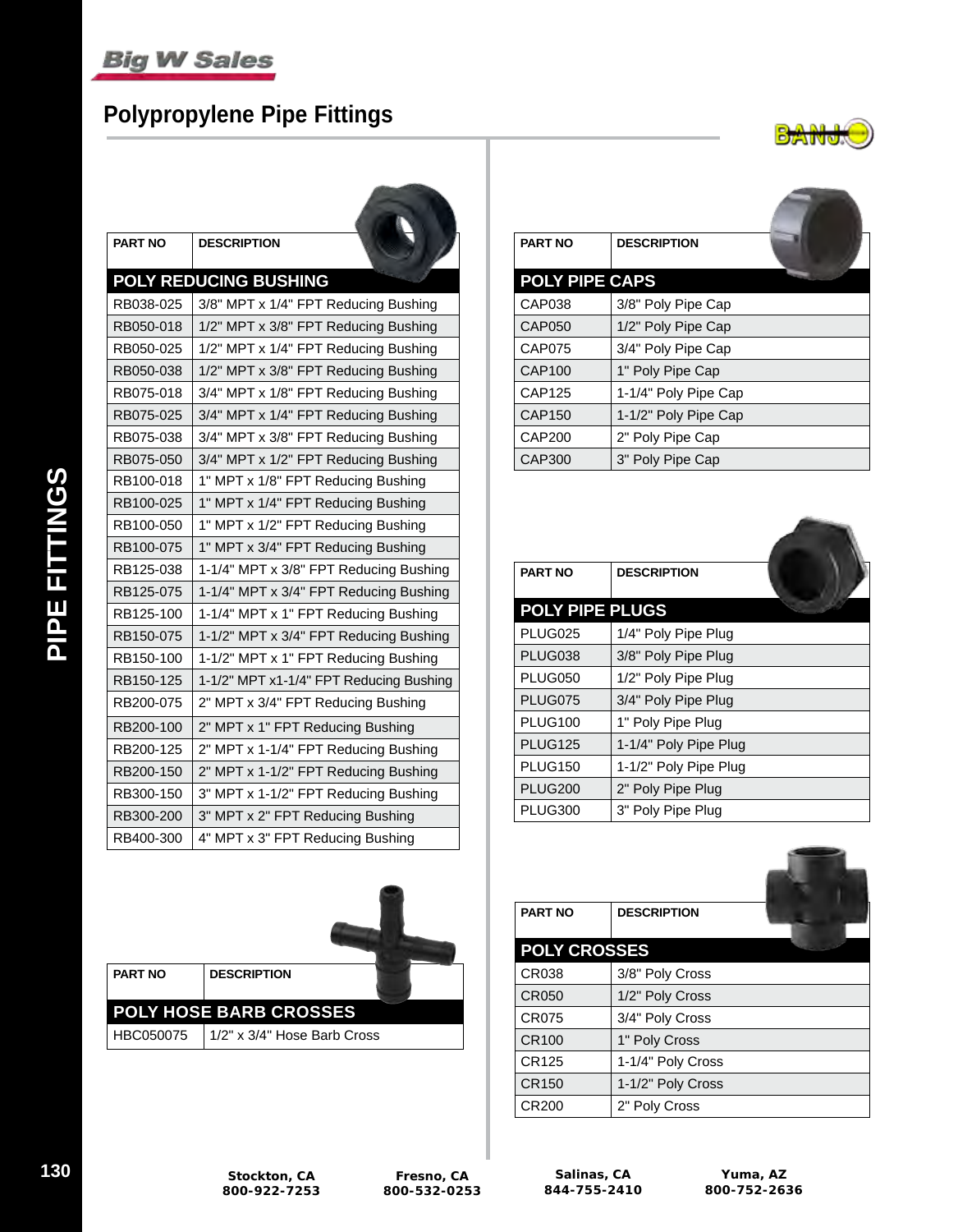$\rightarrow$ 

# **Polypropylene Pipe Fittings**

#### **Features:**

- Glass reinforced polypropylene.
- Heavy duty (Schedule 80).
- Lightweight with excellent strength.
- NPT threads.
- Excellent chemical resistance.
- Pressure to 150 P. S.I. at 70°F.

|                  |                    |  | FULI UAUUL ILL |                            |
|------------------|--------------------|--|----------------|----------------------------|
| <b>PART NO</b>   | <b>DESCRIPTION</b> |  |                | <b>(GAUGE NOT INCLUDED</b> |
|                  |                    |  | <b>TEG075</b>  | 3/4" Poly Tee w            |
| <b>POLY TEES</b> |                    |  | <b>TEG100</b>  | 1" Poly Tee witl           |
| <b>TEE025</b>    | 1/4" Poly Tee      |  |                |                            |
| <b>TEE038</b>    | 3/8" Poly Tee      |  |                |                            |
| <b>TEE050</b>    | 1/2" Poly Tee      |  | <b>PART NO</b> | <b>DESCRIPTION</b>         |
| TEE075           | 3/4" Poly Tee      |  |                |                            |
| <b>TEE100</b>    | 1" Poly Tee        |  |                | <b>90° POLY HOSE BARB</b>  |
| <b>TEE125</b>    | 1-1/4" Poly Tee    |  | HBEL100-90     | 1" 90° Poly Hos            |
| <b>TEE150</b>    | 1-1/2" Poly Tee    |  |                |                            |
| <b>TEE200</b>    | 2" Poly Tee        |  |                |                            |
| <b>TEE300</b>    | 3" Poly Tee        |  | <b>PART NO</b> | <b>DESCRIPTION</b>         |
|                  |                    |  |                |                            |

| <b>PART NO</b>       | <b>DESCRIPTION</b>           |
|----------------------|------------------------------|
|                      | 90° POLY STREET ELBOWS       |
| SL025-90             | 1/4" 90° Poly Street Elbow   |
| SL038-90             | 3/8" 90° Poly Street Elbow   |
| SL050-90             | 1/2" 90° Poly Street Elbow   |
| SL075-90             | 3/4" 90° Poly Street Elbow   |
| SL <sub>100-90</sub> | 1" 90° Poly Street Elbow     |
| SL125-90             | 1-1/4" 90° Poly Street Elbow |
| SL <sub>150-90</sub> | 1-1/2" 90° Poly Street Elbow |
| SL200-90             | 2" 90° Poly Street Elbow     |
| SL300-90             | 3" 90° Poly Street Elbow     |



| <b>PART NO</b><br><b>POLY GAUGE TEE</b><br><b>TEG075</b><br><b>TEG100</b> | <b>DESCRIPTION</b><br>(GAUGE NOT INCLUDED)<br>3/4" Poly Tee with 1/4" Female Thread<br>1" Poly Tee with 1/4" Female Thread |
|---------------------------------------------------------------------------|----------------------------------------------------------------------------------------------------------------------------|
| <b>PART NO</b><br>HBEL100-90                                              | <b>DESCRIPTION</b><br>90° POLY HOSE BARB ELBOW<br>1" 90° Poly Hose Barb Elbow                                              |
| <b>PART NO</b><br>HBB20012590                                             | <b>DESCRIPTION</b><br>90° POLY HOSE BARB ELBOW<br>2" x 1-1/4" 90° Poly Hose Barb Elbow                                     |
| <b>PART NO</b>                                                            | <b>DESCRIPTION</b>                                                                                                         |
| 90° POLY ELBOWS                                                           |                                                                                                                            |
| EL025-90                                                                  | 1/4" 90° Poly Elbow                                                                                                        |
| EL038-90                                                                  | 3/8" 90° Poly Elbow                                                                                                        |
| EL050-90                                                                  | 1/2" 90° Poly Elbow                                                                                                        |
| EL075-90                                                                  | 3/4" 90° Poly Elbow                                                                                                        |
| EL100-90                                                                  | 1" 90° Poly Elbow                                                                                                          |
| EL125-90                                                                  | 1-1/4" 90° Poly Elbow                                                                                                      |
| EL150-90                                                                  | 1-1/2" 90° Poly Elbow                                                                                                      |
| EL200-90                                                                  | 2" 90° Poly Elbow                                                                                                          |
| EL300-90                                                                  | 3" 90° Poly Elbow                                                                                                          |
| PART NO                                                                   | <b>DESCRIPTION</b>                                                                                                         |

| <b>PART NO</b> | <b>DESCRIPTION</b>       |  |
|----------------|--------------------------|--|
| 45° POLY ELBOW |                          |  |
| EL100-45       | 1" 45° Poly Street Elbow |  |

**Stockton, CA 800-922-7253**

**Salinas, CA 844-755-2410**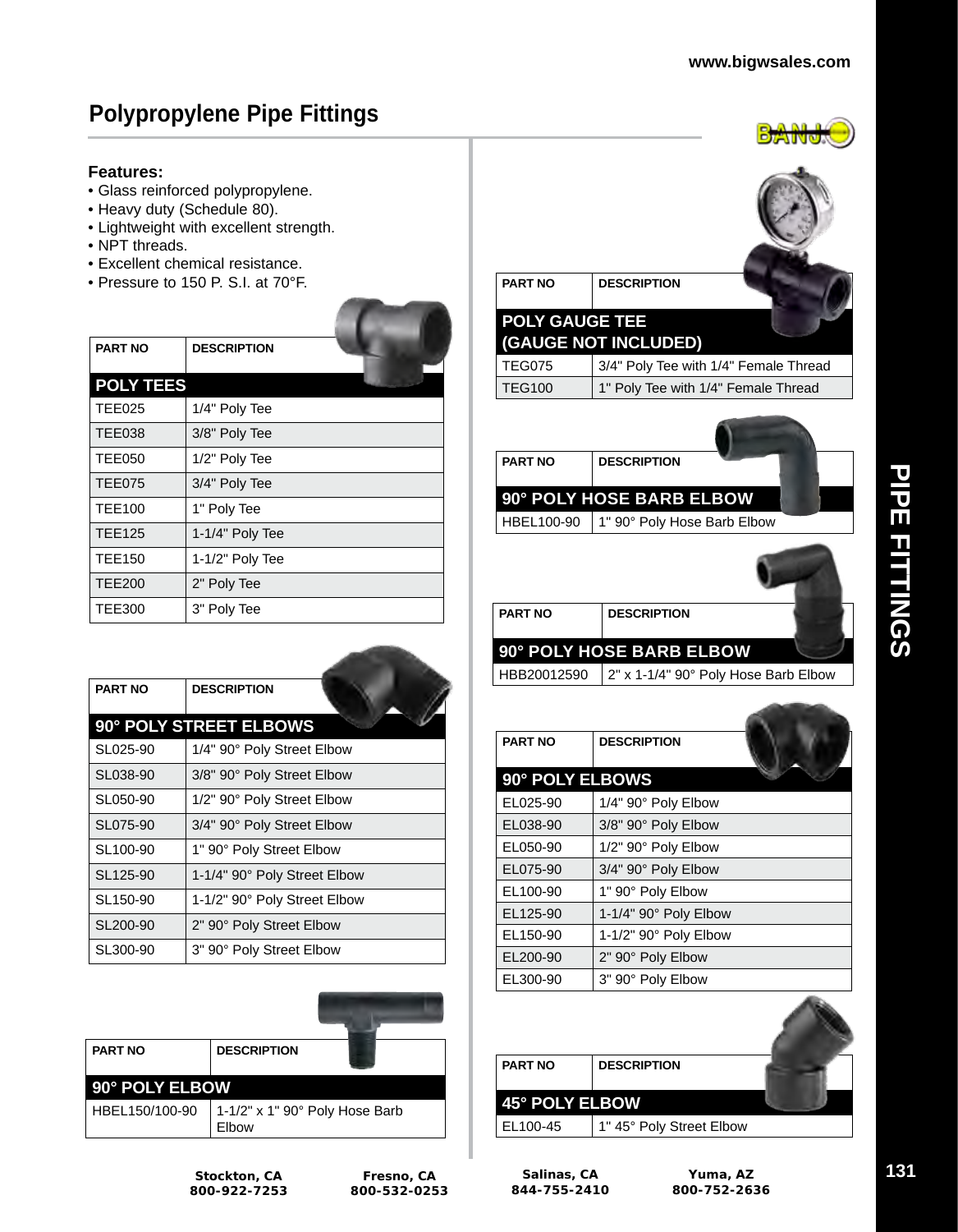# **Polypropylene Pipe Fittings**



| <b>PART NO</b>       | <b>DESCRIPTION</b>            |
|----------------------|-------------------------------|
|                      | <b>45° POLY STREET ELBOWS</b> |
| SL075-45             | 3/4" 45° Poly Street Elbow    |
| SL100-45             | 1" 45° Poly Street Elbow      |
| SL <sub>125-45</sub> | 1-1/4" 45° Poly Street Elbow  |
| SL150-45             | 1-1/2" 45° Poly Street Elbow  |
| SL200-45             | 2" 45° Poly Street Elbow      |
| SL300-45             | 3" 45° Poly Street Elbow      |

**Alling** 

| <b>PART NO</b>             | <b>DESCRIPTION</b>                    |
|----------------------------|---------------------------------------|
| <b>POLY 90° HOSE BARBS</b> |                                       |
| HB025-90                   | 1/4" Male Thread x 1/4" 90° Hose Barb |
| HB025/038-90               | 1/4" Male Thread x 3/8" 90° Hose Barb |
| HB025/050-90               | 1/4" Male Thread x 1/2" 90° Hose Barb |
| HB038-90                   | 3/8" Male Thread x 3/8" 90° Hose Barb |
| HB050/038-90               | 1/2" Male Thread x 3/8" 90° Hose Barb |
| HB050-90                   | 1/2" Male Thread x 1/2" 90° Hose Barb |
| HB050/075-90               | 1/2" Male Thread x 3/4" 90° Hose Barb |
| HB075/050-90               | 3/4" Male Thread x 1/2" 90° Hose Barb |
| HB075-90                   | 3/4" Male Thread x 3/4" 90° Hose Barb |
| HB075/100-90               | 3/4" Male Thread x 1" 90° Hose Barb   |
| HB100/075-90               | 1" Male Thread x 3/4" 90° Hose Barb   |
| HB100-90                   | 1" Male Thread x 1" 90° Hose Barb     |
| HB100/125-90               | 1" Male Thread x 1-1/4" 90° Hose Barb |
| HB125/100-90               | 1-1/4" Male Thread x 1" 90° Hose Barb |
| HB125-90                   | 1-1/4" Male Thread x 1-1/4" 90° HB    |
| HB125/150-90               | 1-1/4" Male Thread x 1-1/2" 90° HB    |
| HB150/125-90               | 1-1/2" Male Thread x 1-1/4" 90° HB    |
| HB150-90                   | 1-1/2" Male Thread x 1-1/2" 90° HB    |
| HB200/150-90               | 2" Male Thread x 1-1/2" 90° Hose Barb |
| HB200-90                   | 2" Male Thread x 2" 90° Hose Barb     |
| HB300-90                   | 3" Male Thread x 3" 90° Hose Barb     |

| <b>PART NO</b> | <b>DESCRIPTION</b>                    |
|----------------|---------------------------------------|
|                | <b>POLY STRAIGHT HOSE BARBS</b>       |
| HB025          | 1/4" Male Thread x 1/4" Hose Barb     |
| HB025-038      | 1/4" Male Thread x 3/8" Hose Barb     |
| HB025-050      | 1/4" Male Thread x 1/2" Hose Barb     |
| HB038          | 3/8" Male Thread x 3/8" Hose Barb     |
| HB038-025      | 3/8" Male Thread x1/4" Hose Barb      |
| HB038-050      | 3/8" Male Thread x 1/2" Hose Barb     |
| HB050-025      | 1/2" Male Thread x 1/4" Hose Barb     |
| HB050-038      | 1/2" Male Thread x 3/8" Hose Barb     |
| HB050          | 1/2" Male Thread x 1/2" Hose Barb     |
| HB050-075      | 1/2" Male Thread x 3/4" Hose Barb     |
| HB075-038      | 3/4" Male Thread x 3/8" Hose Barb     |
| HB075-050      | 3/4" Male Thread x 1/2" Hose Barb     |
| HB075-058      | 3/4" Male Thread x 5/8" Hose Barb     |
| HB075          | 3/4" Male Thread x 3/4" Hose Barb     |
| HB075-100      | 3/4" Male Thread x 1" Hose Barb       |
| HB100-075      | 1" Male Thread x 3/4" Hose Barb       |
| HB100          | 1" Male Thread x 1" Hose Barb         |
| HB100-125      | 1" Male Thread x 1-1/4" Hose Barb     |
| HB125-075      | 1-1/4" Male Thread x 3/4" Hose Barb   |
| HB125-100      | 1-1/4" Male Thread x 1" Hose Barb     |
| HB125          | 1-1/4" Male Thread x 1-1/4" Hose Barb |
| HB125-150      | 1-1/4" Male Thread x 1-1/2" Hose Barb |
| HB150-100      | 1-1/2" Male Thread x 1" Hose Barb     |
| HB150-125      | 1-1/2" Male Thread x 1-1/4" Hose Barb |
| <b>HB150</b>   | 1-1/2" Male Thread x 1-1/2" Hose Barb |
| HB150-200      | 1-1/2" Male Thread x 2" Hose Barb     |
| HB200-150      | 2" Male Thread x 1-1/2" Hose Barb     |
| <b>HB200</b>   | 2" Male Thread x 2" Hose Barb         |
| HB300          | 3" Male Thread x 3" Hose Barb         |
| <b>HB400</b>   | 4" Male Thread x 4" Hose Barb         |

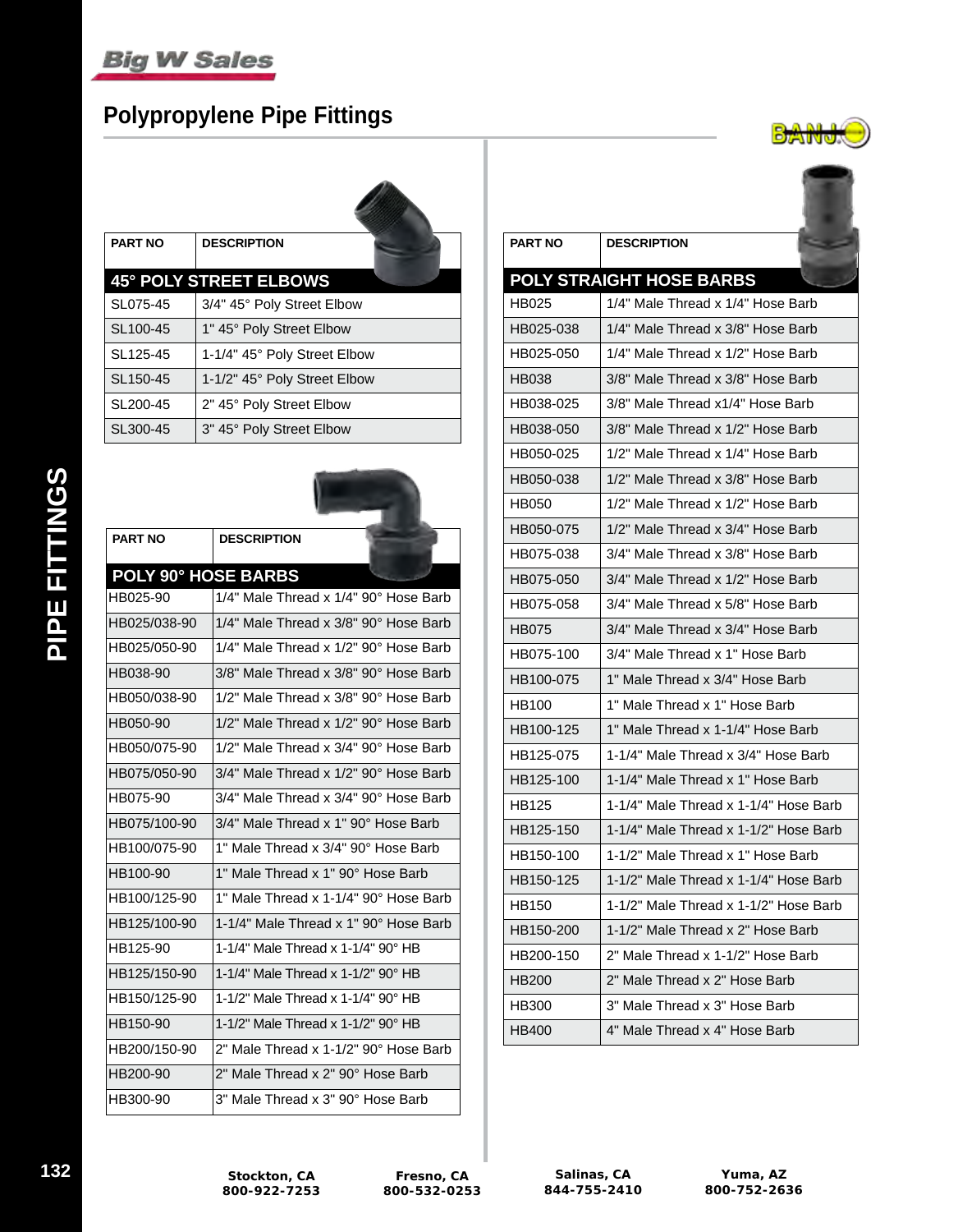# **Polypropylene Pipe Fittings**

| <b>PART NO</b>             | <b>DESCRIPTION</b>               |
|----------------------------|----------------------------------|
| <b>POLY HOSE BARB TEES</b> |                                  |
| <b>HBT025</b>              | 1/4" Hose Barb Tee               |
| <b>HBT038</b>              | 3/8" Hose Barb Tee               |
| HBT050-038                 | 1/2" x 1/2" x 3/8" Hose Barb Tee |
| <b>HBT050</b>              | 1/2" Hose Barb Tee               |
| HBT050-075                 | 1/2" x 1/2" x 3/4" Hose Barb Tee |
| HBT075-050                 | 3/4" x 3/4" x 1/2" Hose Barb Tee |
| <b>HBT075</b>              | 3/4" Hose Barb Tee               |
| HBT075-100                 | 3/4" x 3/4" x 1" Hose Barb Tee   |
| HBT100-075                 | 1" x 1" x 3/4" Hose Barb Tee     |
| <b>HBT100</b>              | 1" Hose Barb Tee                 |
| <b>HBT200</b>              | 2" Hose Barb Tee                 |
| <b>HBT300</b>              | 3" Hose Barb Tee                 |



| <b>PART NO</b> | <b>DESCRIPTION</b>                                                       |
|----------------|--------------------------------------------------------------------------|
|                | <b>POLY HOSE BARB THREADED TEES</b>                                      |
| HBT100-100     | 1" Hose Barb x 1" Hose Barb x 1"<br>Male Thread Hose Barb Tee            |
| HBT150-100     | 1-1/2" Hose Barb x 1-1/2" Hose Barb x<br>1" Male Thread Hose Barb Tee    |
| HBT150-150     | 1-1/2"Hose Barb x 1-1/2" Hose Barb x<br>1-1/2" Male Thread Hose Barb Tee |

| <b>PART NO</b>     | <b>DESCRIPTION</b>                                |
|--------------------|---------------------------------------------------|
| <b>POLY SWIVEL</b> |                                                   |
| SW <sub>100</sub>  | 1" Male x 1" Female Swivel                        |
| SW <sub>150</sub>  | 1-1/2" Male x 1-1/2" Female Swivel                |
| SW200              | 2" Male x 2" Female Swivel                        |
| SW220              | 2" Full Port Male x 2" Full Port Female<br>Swivel |

| <b>PART NO</b> | <b>DESCRIPTION</b><br><b>POLY FEMALE HOSE BARBS</b> |
|----------------|-----------------------------------------------------|
| <b>HBF075</b>  | 3/4" Female Thread                                  |
| HBF075-100     | 3/4" Female Thread x 1" Hose Shank                  |
| <b>HBF100</b>  | 1" Female Thread x 1" Hose Shank                    |

| <b>PART NO</b>           | <b>DESCRIPTION</b>          |
|--------------------------|-----------------------------|
| <b>POLY HOSE MENDERS</b> |                             |
| HM025                    | $1/4"$ x $1/4"$ Hose Barb   |
| <b>HM038</b>             | 3/8" x 3/8" Hose Barb       |
| HM050                    | $1/2$ " x $1/2$ " Hose Barb |
| <b>HM075</b>             | 3/4" x 3/4" Hose Barb       |
| HM100                    | 1" x 1" Hose Barb           |
| HM125                    | 1-1/4" x 1-1/4" Hose Barb   |
| HM150                    | 1-1/2" x 1-1/2" Hose Barb   |
| HM200                    | 2" x 2" Hose Barb           |
| HM300                    | 3" x 3" Hose Barb           |

| <b>PART NO</b>                 | <b>DESCRIPTION</b>                                               |
|--------------------------------|------------------------------------------------------------------|
| <b>8 STATION POLY MANIFOLD</b> |                                                                  |
| TM075/050                      | 18 Station Manifold 3/4" Inlet x 1/2"<br>Outlet, 1/4" Gauge Port |

#### **Teflon Tape**

An effective, reliable sealant used on MPT fittings to help prevent leaks. This easy-to-use economical sealant keeps water, gas and air from leaking through threaded connections in plumbing pipes.

**How to Order:** Teflon Tape......1" Teflon Tape......1/2"



**CONTRACTOR**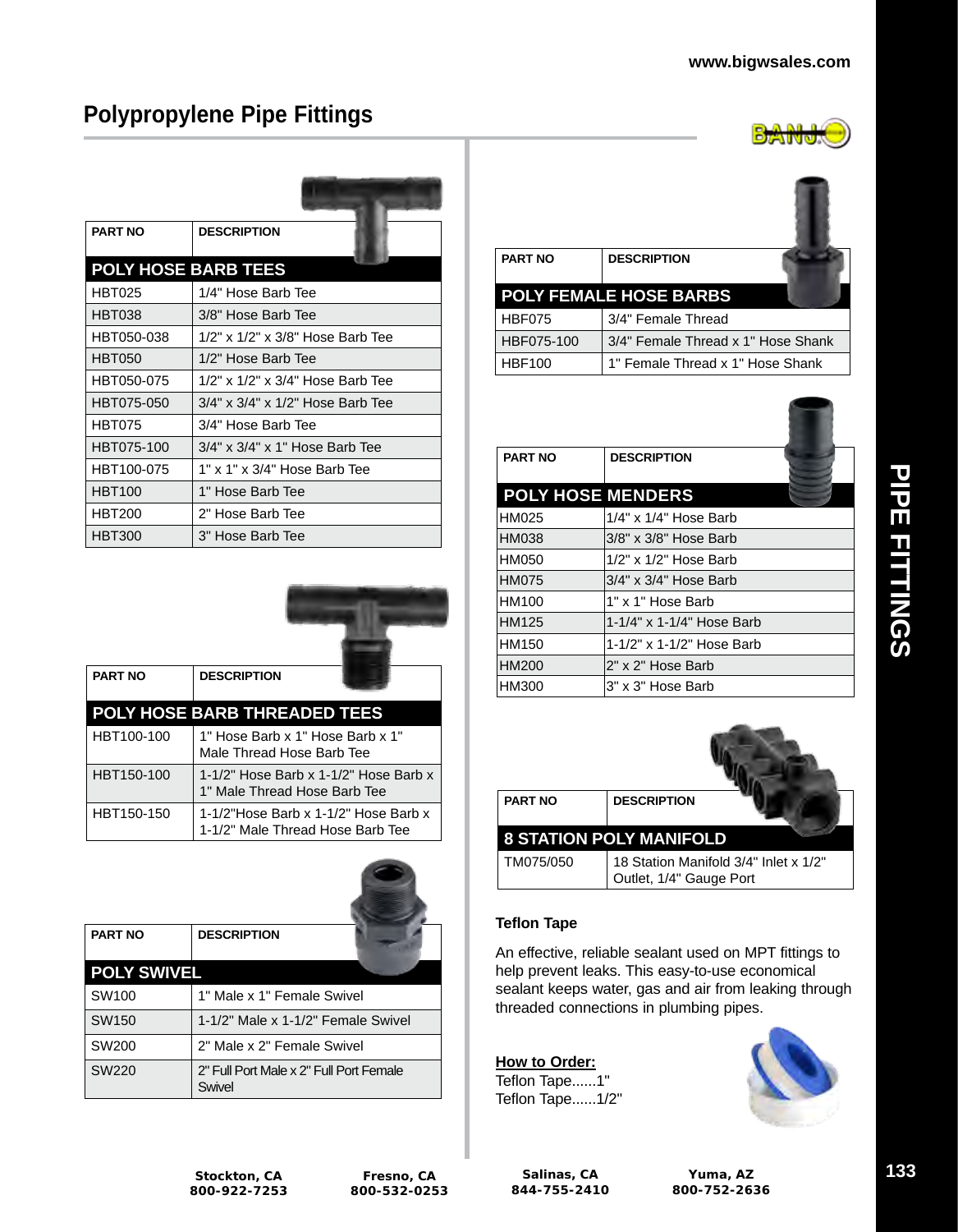## **Polypropylene Pipe Fittings**

# **HYPRO**®

| <b>PART NO</b>             | <b>DESCRIPTION</b>                |
|----------------------------|-----------------------------------|
| <b>MALE Pipe THREAD BY</b> |                                   |
| <b>HOSE BARB</b>           |                                   |
| 3A1814                     | 1/8" Male Thread x 1/4" Hose Barb |
| 3A1838                     | 1/8" Male Thread x 3/8" Hose Barb |
| 3A14                       | 1/4" Male Thread x 1/4" Hose Barb |
| 3A1438                     | 1/4" Male Thread x 3/8" Hose Barb |
| 3A1412                     | 1/4" Male Thread x 1/2" Hose Barb |
| 3A3814                     | 3/8" Male Thread x 1/4" Hose Barb |
| 3A38                       | 3/8" Male Thread x 3/8" Hose Barb |
| 3A3812                     | 3/8" Male Thread x 1/2" Hose Barb |
| 3A1214                     | 1/2" Male Thread x 1/4" Hose Barb |
| 3A1238                     | 1/2" Male Thread x 3/8" Hose Barb |
| 3A12                       | 1/2" Male Thread x 1/2" Hose Barb |
| 3A1258                     | 1/2" Male Thread x 5/8" Hose Barb |
| 3A1234                     | 1/2" Male Thread x 3/4" Hose Barb |
| 3A3438                     | 3/4" Male Thread x 3/8" Hose Barb |
| 3A3412                     | 3/4" Male Thread x 1/2" Hose Barb |
| 3A34                       | 3/4" Male Thread x 3/4" Hose Barb |
| 3A34100                    | 3/4" Male Thread x 1" Hose Barb   |
| 3A10034                    | 1" Male Thread x 3/4" Hose Barb   |
| 3A100                      | 1" Male Thread x 1" Hose Barb     |

| <b>PART NO</b>   | <b>DESCRIPTION</b>                  |
|------------------|-------------------------------------|
| <b>HOSE BARB</b> | <b>FEMALE PIPE THREAD BY</b>        |
| 3AF14            | 1/4" Female Thread x 1/4" Hose Barb |
| 3AF1438          | 1/4" Female Thread x 3/8" Hose Barb |
| 3AF3814          | 3/8" Female Thread x 1/4" Hose Barb |
| 3AF38            | 3/8" Female Thread x 3/8" Hose Barb |
| 3AF3812          | 3/8" Female Thread x 1/2" Hose Barb |
| 3AF1214          | 1/2" Female Thread x 1/4" Hose Barb |
| 3AF1238          | 1/2" Female Thread x 3/8" Hose Barb |
| 3AF12            | 1/2" Female Thread x 1/2" Hose Barb |
| 3AF1258          | 1/2" Female Thread x 5/8" Hose Barb |
| 3AF1234          | 1/2" Female Thread x 3/4" Hose Barb |
| 3AF3438          | 3/4" Female Thread x 3/8" Hose Barb |
| 3AF3412          | 3/4" Female Thread x 1/2" Hose Barb |
| 3AF3458          | 3/4" Female Thread x 5/8" Hose Barb |
| 3AF34            | 3/4" Female Thread x 3/4" Hose Barb |

| <b>PART NO</b> | <b>DESCRIPTION</b>                    |
|----------------|---------------------------------------|
|                | <b>ELBOWS MALE PIPE THREAD</b>        |
| 90° HOSE BARB  |                                       |
| 3EL14          | 1/4" Male Thread x 1/4" 90° Hose Barb |
| 3EL1438        | 1/4" Male Thread x 3/8" 90° Hose Barb |
| 3EL1412        | 1/4" Male Thread x 1/2" 90° Hose Barb |
| 3EL3814        | 3/8" Male Thread x 1/4" 90° Hose Barb |
| 3EL38          | 3/8" Male Thread x 3/8" 90° Hose Barb |
| 3EL3812        | 3/8" Male Thread x 1/2" 90° Hose Barb |
| 3EL3858        | 3/8" Male Thread x 5/8" 90° Hose Barb |
| 3EL1214        | 1/2" Male Thread x 1/4" 90° Hose Barb |
| 3EL1238        | 1/2" Male Thread x 3/8" 90° Hose Barb |
| 3EL12          | 1/2" Male Thread x 1/2" 90° Hose Barb |
| 3EL1258        | 1/2" Male Thread x 5/8" 90° Hose Barb |
| 3EL1234        | 1/2" Male Thread x 3/4" 90° Hose Barb |
| 3EL3414        | 3/4" Male Thread x 1/4" 90° Hose Barb |
| 3EL3438        | 3/4" Male Thread x 3/8" 90° Hose Barb |
| 3EL3412        | 3/4" Male Thread x 1/2" 90° Hose Barb |
| 3EL3458        | 3/4" Male Thread x 5/8" 90° Hose Barb |
| 3EL34          | 3/4" Male Thread x 3/4" 90° Hose Barb |
| 3EL34100       | 3/4" Male Thread x 1" 90° Hose Barb   |
| 3EL10012       | 1" Male Thread x 1/2" 90° Hose Barb   |
| 3EL10034       | 1" Male Thread x 3/4" 90° Hose Barb   |
| 3EL100         | 1" Male Thread x 1" 90° Hose Barb     |
| 3EL11434       | 1-1/4" Male Thread x 3/4" 90° HB      |
| 3EL114100      | 1-1/4" Male Thread x 1" 90° Hose Barb |
| 3EL114         | 1-1/4" Male Thread x 1-1/4" 90° HB    |
| 3EL114112      | 1-1/4" Male Thread x 1-1/2" 90° HB    |
| 3EL112         | 1-1/2" Male Thread x 1-1/2" 90° HB    |
| 3EL200         | 2" Male Thread x 2" 90° Hose Barb     |
|                |                                       |

| <b>PART NO</b> | <b>DESCRIPTION</b>              |
|----------------|---------------------------------|
|                |                                 |
|                | <b>OTHER NOZZLE ACCESSORIES</b> |
| 3NB1614        | 11/16" MPS X 1/4" MNPT Nipples  |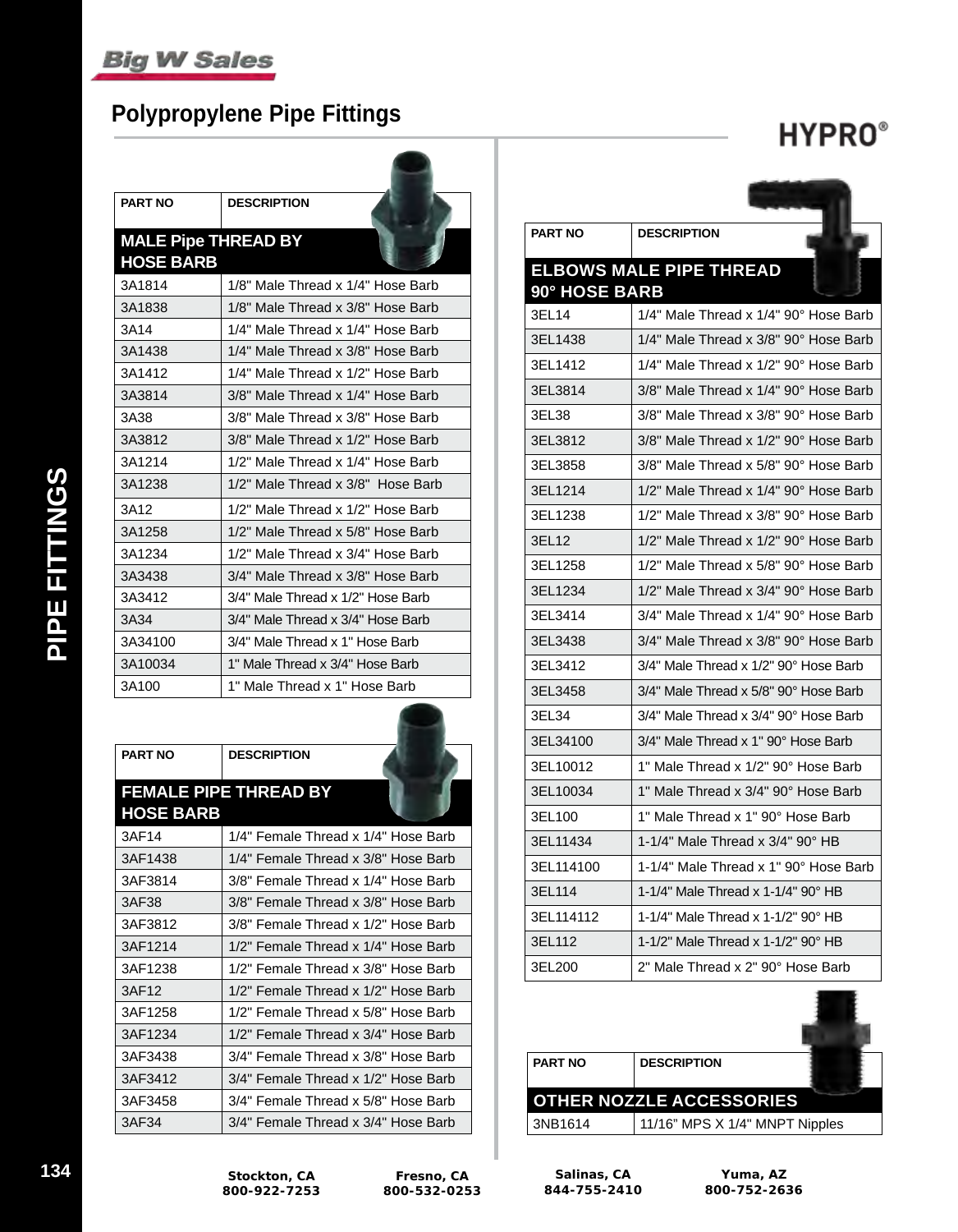**HYPRO**®

## **Polypropylene Pipe Fittings**

| <b>PART NO</b> | <b>DESCRIPTION</b>                  |
|----------------|-------------------------------------|
|                | <b>90° HOSE BARB FITTINGS</b>       |
| 3EL14HB        | 1/4" Hose Barb X 1/4" Hose Barb     |
| 3EL3814HB      | 3/8" Hose Barb X 1/4" Hose Barb     |
| 3EL38HB        | 3/8" Hose Barb X 3/8" Hose Barb     |
| 3FL1214HB      | 1/2" Hose Barb X 1/4" Hose Barb     |
| 3EL1238HB      | 1/2" Hose Barb X 3/4" Hose Barb     |
| 3EL12HB        | 1/2" Hose Barb X 1/2" Hose Barb     |
| 3EL58HB        | 5/8" Hose Barb X 5/8" Hose Barb     |
| 3EL3458HB      | 3/4" Hose Barb X 5/8" Hose Barb     |
| 3EL34HB        | 3/4" Hose Barb X 3/4" Hose Barb     |
| 3EL114HB       | 1-1/4" Hose Barb X 1-1/4" Hose Barb |
| 3EL112HB       | 1-1/2" Hose Barb X 1-1/2" Hose Barb |
| 3EL200HB       | 2" Hose Barb X 2" Hose Barb         |

| <b>PART NO</b>    | <b>DESCRIPTION</b>                  |
|-------------------|-------------------------------------|
|                   | TEES: HOSE BARBS (1 X 2 & 3)        |
| 3T14              | 1/4" Hose Barb X 1/4" Hose Barb     |
| 3T1438            | 1/4" Hose Barb X 3/8" Hose Barb     |
| 3T38              | 3/8" Hose Barb X 3/8" Hose Barb     |
| 3T3812            | 3/8" Hose Barb X 1/2" Hose Barb     |
| 3T1238            | 1/2" Hose Barb X 3/8" Hose Barb     |
| 3T <sub>12</sub>  | 1/2" Hose Barb X 1/2" Hose Barb     |
| 3T58              | 5/8" Hose Barb X 5/8" Hose Barb     |
| 3T3412            | 3/4" Hose Barb X 1/2" Hose Barb     |
| 3T34              | 3/4" Hose Barb X 3/4" Hose Barb     |
| 3T <sub>100</sub> | 1" Hose Barb X 1" Hose Barb         |
| 3T <sub>114</sub> | 1-1/4" Hose Barb X 1-1/4" Hose Barb |
| 3T <sub>112</sub> | 1-1/2" Hose Barb X 1-1/2" Hose Barb |
| 3T200             | 2" Hose Barb X 2" Hose Barb         |

| <b>PART NO</b> | <b>DESCRIPTION</b>                 |  |
|----------------|------------------------------------|--|
|                | <b>NOZZLE BODY CAP &amp; NUT</b>   |  |
| 38027*         | 11/16" FPS Nozzle Cap for Tip/Barb |  |
| 3K8414         | 1/4" Hose Barb for 8027/38027 Cap  |  |
| 3K8438         | 3/8" Hose Barb for 8027/38027 Cap  |  |
| 3K8412         | 1/2" Hose Barb for 8027/38027 Cap  |  |

| <b>PART NO</b>          | <b>DESCRIPTION</b>              |  |
|-------------------------|---------------------------------|--|
| <b>HOSE MENDER</b>      |                                 |  |
| 3SHM14                  | 1/4" Hose Barb X 1/4" Hose Barb |  |
| 3SHM38                  | 3/8" Hose Barb X 3/8" Hose Barb |  |
| 3SHM1238                | 1/2" Hose Barb X 3/8" Hose Barb |  |
| $2$ CLIM <sub>112</sub> | 1/2" Hoso Rorh ON               |  |

| <b>JULINITZJO</b> | $1/2$ Tiose Daid A $3/0$ Tiose Daid |
|-------------------|-------------------------------------|
| 3SHM12            | 1/2" Hose Barb ON                   |
| 3SHM1258          | 1/2" Hose Barb X 5/8" Hose Barb     |
| 3SHM58            | 5/8" Hose Barb X 5/8" Hose Barb     |
| 3SHM34            | 3/4" Hose Barb X 3/4" Hose Barb     |

| <b>PART NO</b>  | <b>DESCRIPTION</b>    |
|-----------------|-----------------------|
| <b>HEX PLUG</b> |                       |
| 3F14            | 1/4" MALE PIPE THREAD |
| 3F38            | 3/8" MALE PIPE THREAD |
| 3F12            | 1/2" MALE PIPE THREAD |
| 3F34            | 3/4" MALE PIPE THREAD |
| 3F100           | 1" MALE PIPE THREAD   |

| <b>PART NO</b>     | <b>DESCRIPTION</b>                 |
|--------------------|------------------------------------|
|                    | 11/16" MPS NOZZLE BODIES           |
| 3NTL38             | 11/16" MPS x 3/8" Hose Barb Elbows |
| 3NTL <sub>12</sub> | 11/16" MPS x 1/2" Hose Barb Elbows |
| 3NTL34             | 11/16" MPS x 3/4" Hose Barb Elbows |

| <b>PART NO</b>     | <b>DESCRIPTION</b>               |
|--------------------|----------------------------------|
|                    | 11/16" MPS NOZZLE BODIES         |
| 3NTT38             | 11/16" MPS x 3/8" Hose Barb Tees |
| 3NTT <sub>12</sub> | 11/16" MPS x 1/2" Hose Barb Tees |
| 3NTT34             | 11/16" MPS x 3/4" Hose Barb Tees |

**Stockton, CA 800-922-7253**  $\overline{\phantom{a}}$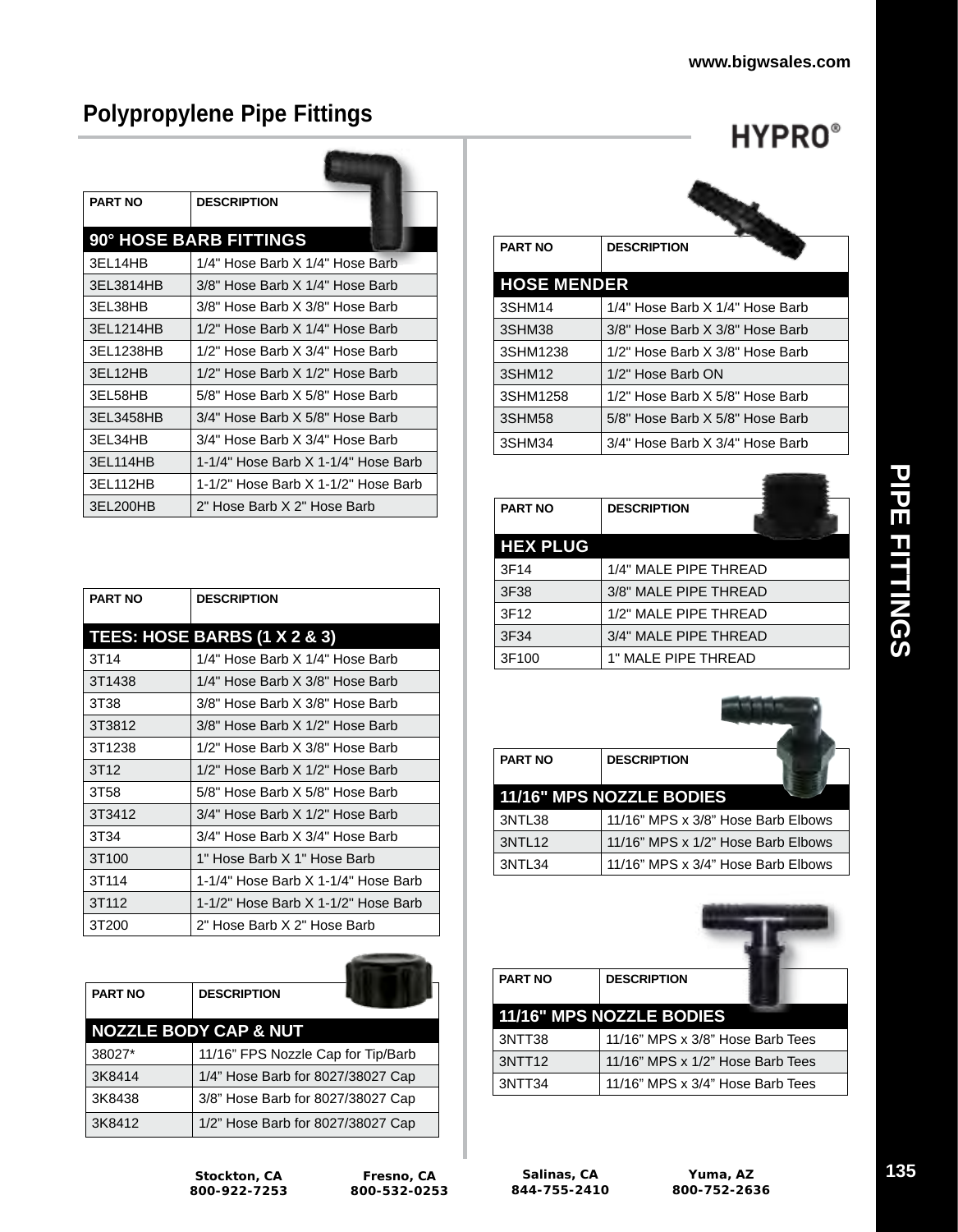## **Stainless Steel (316) Pipe Fittings**

| <b>PART NO</b> | <b>DESCRIPTION</b>      |
|----------------|-------------------------|
| 316 SS NIPPLES |                         |
| SS-N-1/8XCLOSE | 1/8" X Close SS Nipple  |
| SS-N-1/8X2     | 1/8" X 2" SS Nipple     |
| SS-N-1/8X3     | 1/8" X 3" SS Nipple     |
| SS-N-1/8X4     | 1/8" X 4" SS Nipple     |
| SS-N-1/8X5     | 1/8" X 5" SS Nipple     |
| SS-N-1/8X6     | 1/8" X 6" SS Nipple     |
| SS-N-1/4XCLOSE | 1/4" X Close SS Nipple  |
| SS-N-1/4X1-1/2 | 1/4" X 1-1/2" SS Nipple |
| SS-N-1/4X2     | 1/4" X 2" SS Nipple     |
| SS-N-1/4X3     | 1/4" X 3" SS Nipple     |
| SS-N-1/4X4     | 1/4" X 4" SS Nipple     |
| SS-N-1/4X5     | 1/4" X 5" SS Nipple     |
| SS-N-1/4X6     | 1/4" X 6" SS Nipple     |
| SS-N-1/4X8     | 1/4" X 8" SS Nipple     |
| SS-N-1/4X10    | 1/4" X 10" SS Nipple    |
| SS-N-1/4X12    | 1/4" X 12" SS Nipple    |
| SS-N-3/8XCLOSE | 3/8" X Close SS Nipple  |
| SS-N-3/8X2     | 3/8" X 2" SS Nipple     |
| SS-N-3/8X3     | 3/8" X 3" SS Nipple     |
| SS-N-3/8X4     | 3/8" X 4" SS Nipple     |
| SS-N-3/8X5     | 3/8" X 5" SS Nipple     |
| SS-N-3/8X6     | 3/8" X 6" SS Nipple     |
| SS-N-1/2XCLOSE | 1/2" X Close SS Nipple  |
| SS-N-1/2X2     | 1/2" X 2" SS Nipple     |
| SS-N-1/2X3     | 1/2" X 3" SS Nipple     |
| SS-N-1/2X4     | 1/2" X 4" SS Nipple     |
| SS-N-1/2X5     | 1/2" X 5" SS Nipple     |
| SS-N-1/2X6     | 1/2" X 6" SS Nipple     |
| SS-N-3/4XCLOSE | 3/4" X Close SS Nipple  |
| SS-N-3/4X2     | 3/4" X 2" SS Nipple     |
| SS-N-3/4X3     | 3/4" X 3" SS Nipple     |
| SS-N-3/4X4     | 3/4" X 4" SS Nipple     |
| SS-N-3/4X5     | 3/4" X 5" SS Nipple     |
| SS-N-3/4X6     | 3/4" X 6" SS Nipple     |

| 316 SS NIPPLES<br>SS-N-1XCLOSE<br>1" X Close SS Nipple<br><b>SS-N-1X2</b><br>1" X 2" SS Nipple<br>1" X 3" SS Nipple<br>SS-N-1X3<br>1" X 4" SS Nipple<br><b>SS-N-1X4</b><br>1" X 5" SS Nipple<br><b>SS-N-1X5</b><br><b>SS-N-1X6</b><br>1" X 6" SS Nipple<br>1-1/4" X Close SS Nipple<br>SS-N-1-1/4XCLOSE<br>1-1/4" X 2" SS Nipple<br>SS-N-1-1/4X2<br>SS-N-1-1/4X3<br>1-1/4" X 3" SS Nipple<br>1-1/4" X 4" SS Nipple<br>SS-N-1-1/4X4<br>1-1/4" X 5" SS Nipple<br>SS-N-1-1/4X5<br>SS-N-1-1/4X6<br>1-1/4" X 6" SS Nipple<br>1-1/2" X Close SS Nipple<br>SS-N-1-1/2XCLOSE<br>SS-N-1-1/2X2<br>1-1/2" X 2" SS Nipple<br>1-1/2" X 3" SS Nipple<br>SS-N-1-1/2X3<br>SS-N-1-1/2X4<br>1-1/2" X 4" SS Nipple<br>SS-N-1-1/2X5<br>1-1/2" X 5" SS Nipple<br>SS-N-1-1/2X6<br>1-1/2" X 6" SS Nipple<br>SS-N-2XCLOSE<br>2" X Close SS Nipple<br><b>SS-N-2X3</b><br>2" X 3" SS Nipple<br>SS-N-2X3-1/2<br>2" X 3-1/2" SS Nipple<br><b>SS-N-2X4</b><br>2" X 4" SS Nipple<br><b>SS-N-2X5</b><br>2" X 5" SS Nipple<br><b>SS-N-2X6</b><br>2" X 6" SS Nipple<br><b>SS-N-2X8</b><br>2" X 8" SS Nipple<br>SS-N-2X10<br>2" X 10" SS Nipple<br>2" X 12" SS Nipple<br>SS-N-2X12<br>SS-N-3XCLOSE<br>3" X Close SS Nipple<br>3" X 4" SS Nipple<br><b>SS-N-3X4</b><br>3" X 5" SS Nipple<br><b>SS-N-3X5</b><br>3" X 6" SS Nipple<br>SS-N-3X6<br>3" X 8" SS Nipple<br>SS-N-3X8<br>SS-N-4XCLOSE<br>4" X Close SS Nipple<br>4" X 6" SS Nipple<br>SS-N-4X6 | <b>PART NO</b> | <b>DESCRIPTION</b> |
|---------------------------------------------------------------------------------------------------------------------------------------------------------------------------------------------------------------------------------------------------------------------------------------------------------------------------------------------------------------------------------------------------------------------------------------------------------------------------------------------------------------------------------------------------------------------------------------------------------------------------------------------------------------------------------------------------------------------------------------------------------------------------------------------------------------------------------------------------------------------------------------------------------------------------------------------------------------------------------------------------------------------------------------------------------------------------------------------------------------------------------------------------------------------------------------------------------------------------------------------------------------------------------------------------------------------------------------------------------------------------------------------------------------------|----------------|--------------------|
|                                                                                                                                                                                                                                                                                                                                                                                                                                                                                                                                                                                                                                                                                                                                                                                                                                                                                                                                                                                                                                                                                                                                                                                                                                                                                                                                                                                                                     |                |                    |
|                                                                                                                                                                                                                                                                                                                                                                                                                                                                                                                                                                                                                                                                                                                                                                                                                                                                                                                                                                                                                                                                                                                                                                                                                                                                                                                                                                                                                     |                |                    |
|                                                                                                                                                                                                                                                                                                                                                                                                                                                                                                                                                                                                                                                                                                                                                                                                                                                                                                                                                                                                                                                                                                                                                                                                                                                                                                                                                                                                                     |                |                    |
|                                                                                                                                                                                                                                                                                                                                                                                                                                                                                                                                                                                                                                                                                                                                                                                                                                                                                                                                                                                                                                                                                                                                                                                                                                                                                                                                                                                                                     |                |                    |
|                                                                                                                                                                                                                                                                                                                                                                                                                                                                                                                                                                                                                                                                                                                                                                                                                                                                                                                                                                                                                                                                                                                                                                                                                                                                                                                                                                                                                     |                |                    |
|                                                                                                                                                                                                                                                                                                                                                                                                                                                                                                                                                                                                                                                                                                                                                                                                                                                                                                                                                                                                                                                                                                                                                                                                                                                                                                                                                                                                                     |                |                    |
|                                                                                                                                                                                                                                                                                                                                                                                                                                                                                                                                                                                                                                                                                                                                                                                                                                                                                                                                                                                                                                                                                                                                                                                                                                                                                                                                                                                                                     |                |                    |
|                                                                                                                                                                                                                                                                                                                                                                                                                                                                                                                                                                                                                                                                                                                                                                                                                                                                                                                                                                                                                                                                                                                                                                                                                                                                                                                                                                                                                     |                |                    |
|                                                                                                                                                                                                                                                                                                                                                                                                                                                                                                                                                                                                                                                                                                                                                                                                                                                                                                                                                                                                                                                                                                                                                                                                                                                                                                                                                                                                                     |                |                    |
|                                                                                                                                                                                                                                                                                                                                                                                                                                                                                                                                                                                                                                                                                                                                                                                                                                                                                                                                                                                                                                                                                                                                                                                                                                                                                                                                                                                                                     |                |                    |
|                                                                                                                                                                                                                                                                                                                                                                                                                                                                                                                                                                                                                                                                                                                                                                                                                                                                                                                                                                                                                                                                                                                                                                                                                                                                                                                                                                                                                     |                |                    |
|                                                                                                                                                                                                                                                                                                                                                                                                                                                                                                                                                                                                                                                                                                                                                                                                                                                                                                                                                                                                                                                                                                                                                                                                                                                                                                                                                                                                                     |                |                    |
|                                                                                                                                                                                                                                                                                                                                                                                                                                                                                                                                                                                                                                                                                                                                                                                                                                                                                                                                                                                                                                                                                                                                                                                                                                                                                                                                                                                                                     |                |                    |
|                                                                                                                                                                                                                                                                                                                                                                                                                                                                                                                                                                                                                                                                                                                                                                                                                                                                                                                                                                                                                                                                                                                                                                                                                                                                                                                                                                                                                     |                |                    |
|                                                                                                                                                                                                                                                                                                                                                                                                                                                                                                                                                                                                                                                                                                                                                                                                                                                                                                                                                                                                                                                                                                                                                                                                                                                                                                                                                                                                                     |                |                    |
|                                                                                                                                                                                                                                                                                                                                                                                                                                                                                                                                                                                                                                                                                                                                                                                                                                                                                                                                                                                                                                                                                                                                                                                                                                                                                                                                                                                                                     |                |                    |
|                                                                                                                                                                                                                                                                                                                                                                                                                                                                                                                                                                                                                                                                                                                                                                                                                                                                                                                                                                                                                                                                                                                                                                                                                                                                                                                                                                                                                     |                |                    |
|                                                                                                                                                                                                                                                                                                                                                                                                                                                                                                                                                                                                                                                                                                                                                                                                                                                                                                                                                                                                                                                                                                                                                                                                                                                                                                                                                                                                                     |                |                    |
|                                                                                                                                                                                                                                                                                                                                                                                                                                                                                                                                                                                                                                                                                                                                                                                                                                                                                                                                                                                                                                                                                                                                                                                                                                                                                                                                                                                                                     |                |                    |
|                                                                                                                                                                                                                                                                                                                                                                                                                                                                                                                                                                                                                                                                                                                                                                                                                                                                                                                                                                                                                                                                                                                                                                                                                                                                                                                                                                                                                     |                |                    |
|                                                                                                                                                                                                                                                                                                                                                                                                                                                                                                                                                                                                                                                                                                                                                                                                                                                                                                                                                                                                                                                                                                                                                                                                                                                                                                                                                                                                                     |                |                    |
|                                                                                                                                                                                                                                                                                                                                                                                                                                                                                                                                                                                                                                                                                                                                                                                                                                                                                                                                                                                                                                                                                                                                                                                                                                                                                                                                                                                                                     |                |                    |
|                                                                                                                                                                                                                                                                                                                                                                                                                                                                                                                                                                                                                                                                                                                                                                                                                                                                                                                                                                                                                                                                                                                                                                                                                                                                                                                                                                                                                     |                |                    |
|                                                                                                                                                                                                                                                                                                                                                                                                                                                                                                                                                                                                                                                                                                                                                                                                                                                                                                                                                                                                                                                                                                                                                                                                                                                                                                                                                                                                                     |                |                    |
|                                                                                                                                                                                                                                                                                                                                                                                                                                                                                                                                                                                                                                                                                                                                                                                                                                                                                                                                                                                                                                                                                                                                                                                                                                                                                                                                                                                                                     |                |                    |
|                                                                                                                                                                                                                                                                                                                                                                                                                                                                                                                                                                                                                                                                                                                                                                                                                                                                                                                                                                                                                                                                                                                                                                                                                                                                                                                                                                                                                     |                |                    |
|                                                                                                                                                                                                                                                                                                                                                                                                                                                                                                                                                                                                                                                                                                                                                                                                                                                                                                                                                                                                                                                                                                                                                                                                                                                                                                                                                                                                                     |                |                    |
|                                                                                                                                                                                                                                                                                                                                                                                                                                                                                                                                                                                                                                                                                                                                                                                                                                                                                                                                                                                                                                                                                                                                                                                                                                                                                                                                                                                                                     |                |                    |
|                                                                                                                                                                                                                                                                                                                                                                                                                                                                                                                                                                                                                                                                                                                                                                                                                                                                                                                                                                                                                                                                                                                                                                                                                                                                                                                                                                                                                     |                |                    |
|                                                                                                                                                                                                                                                                                                                                                                                                                                                                                                                                                                                                                                                                                                                                                                                                                                                                                                                                                                                                                                                                                                                                                                                                                                                                                                                                                                                                                     |                |                    |
|                                                                                                                                                                                                                                                                                                                                                                                                                                                                                                                                                                                                                                                                                                                                                                                                                                                                                                                                                                                                                                                                                                                                                                                                                                                                                                                                                                                                                     |                |                    |
|                                                                                                                                                                                                                                                                                                                                                                                                                                                                                                                                                                                                                                                                                                                                                                                                                                                                                                                                                                                                                                                                                                                                                                                                                                                                                                                                                                                                                     |                |                    |
|                                                                                                                                                                                                                                                                                                                                                                                                                                                                                                                                                                                                                                                                                                                                                                                                                                                                                                                                                                                                                                                                                                                                                                                                                                                                                                                                                                                                                     |                |                    |
|                                                                                                                                                                                                                                                                                                                                                                                                                                                                                                                                                                                                                                                                                                                                                                                                                                                                                                                                                                                                                                                                                                                                                                                                                                                                                                                                                                                                                     |                |                    |
|                                                                                                                                                                                                                                                                                                                                                                                                                                                                                                                                                                                                                                                                                                                                                                                                                                                                                                                                                                                                                                                                                                                                                                                                                                                                                                                                                                                                                     |                |                    |

**Salinas, CA 844-755-2410**

**Yuma, AZ 800-752-2636**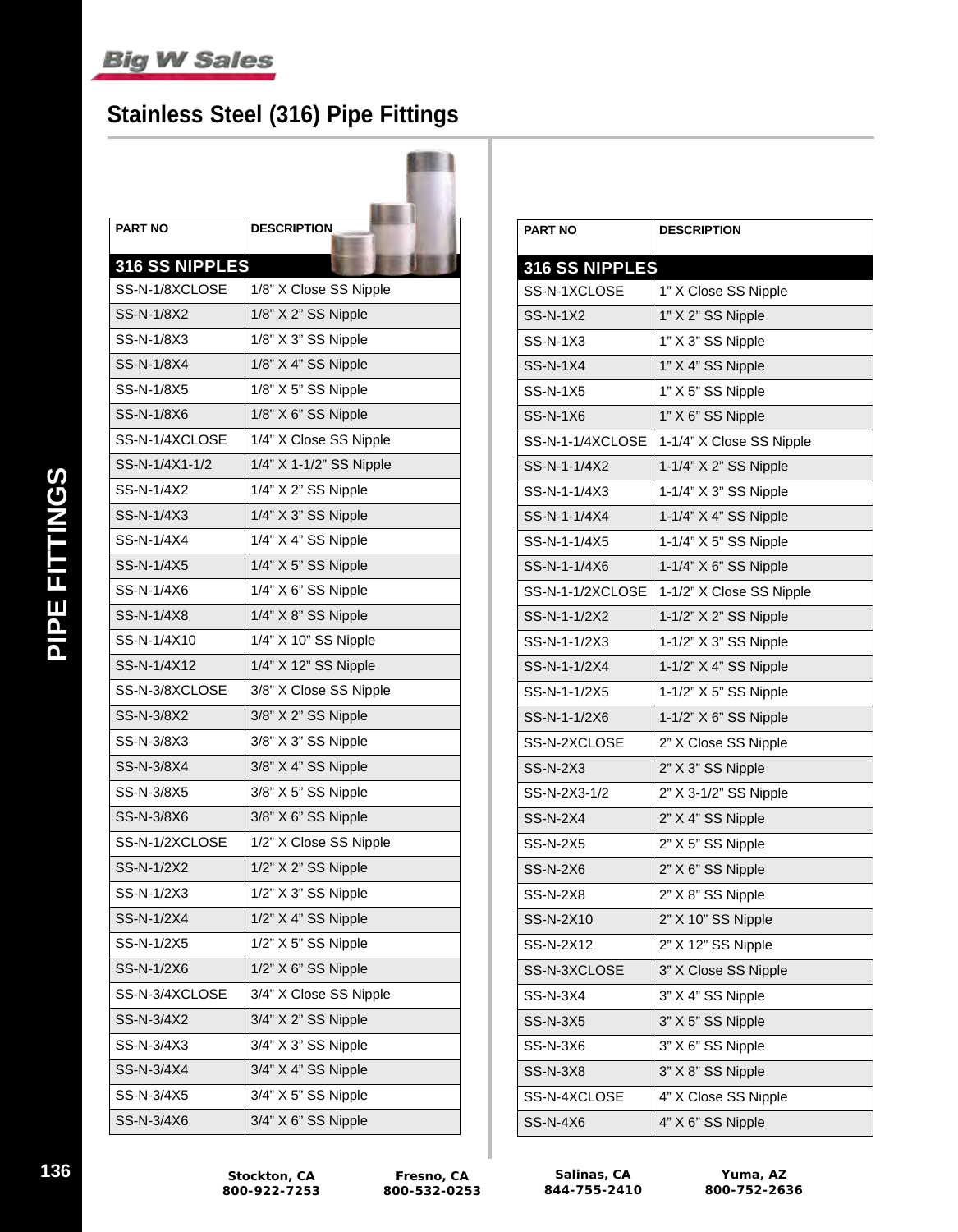**CONTRACTOR** 

## **Stainless Steel (316) Pipe Fittings**

| <b>PART NO</b>   | <b>DESCRIPTION</b>                      |
|------------------|-----------------------------------------|
|                  | 316 SS REDUCING BUSHINGS                |
| SS-B-1/4X1/8     | 1/4" X 1/8" Stainless Steel Bushing     |
| SS-B-3/8X1/8     | 3/8" X 1/8" Stainless Steel Bushing     |
| SS-B-3/8X1/4     | 3/8" X 1/4" Stainless Steel Bushing     |
| SS-B-1/2X1/8     | 1/2" X 1/8" Stainless Steel Bushing     |
| SS-B-1/2X1/4     | 1/2" X 1/4" Stainless Steel Bushing     |
| SS-B-1/2X3/8     | 1/2" X 3/8" Stainless Steel Bushing     |
| SS-B-3/4X1/4     | 3/4" X 1/4" Stainless Steel Bushing     |
| SS-B-3/4X3/8     | 3/4" X 3/8" Stainless Steel Bushing     |
| SS-B-3/4X1/2     | 3/4" X 1/2" Stainless Steel Bushing     |
| SS-B-1X1/4       | 1" X 1/4" Stainless Steel Bushing       |
| SS-B-1X3/8       | 1" X 3/8" Stainless Steel Bushing       |
| SS-B-1X1/2       | 1" X 1/2" Stainless Steel Bushing       |
| SS-B-1X3/4       | 1" X 3/4" Stainless Steel Bushing       |
| SS-B-1-1/4X3/4   | 1-1/4" X 3/4" Stainless Steel Bushing   |
| SS-B-1-1/4X1     | 1-1/4" X 1" Stainless Steel Bushing     |
| SS-B-1-1/2X3/4   | 1-1/2" X 3/4" Stainless Steel Bushing   |
| SS-B-1-1/2X1     | 1-1/2" X 1" Stainless Steel Bushing     |
| SS-B-1-1/2X1-1/4 | 1-1/2" X 1-1/4" Stainless Steel Bushing |
| SS-B-2X1/2       | 2" X 1/2" Stainless Steel Bushing       |
| SS-B-2X3/4       | 2" X 3/4" Stainless Steel Bushing       |
| SS-B-2X1         | 2" X 1" Stainless Steel Bushing         |
| SS-B-2X1-1/4     | 2" X 1-1/4" Stainless Steel Bushing     |
| SS-B-2-1/2X2     | 2-1/2" X 2" Stainless Steel Bushing     |
| SS-B-3X1-1/2     | 3" X 1-1/2" Stainless Steel Bushing     |
| <b>SS-B-3X2</b>  | 3" X 2" Stainless Steel Bushing         |
| SS-B-3X2-1/2     | 3" X 2-1/2" Stainless Steel Bushing     |
| SS-B-4X2         | 4" X 2" Stainless Steel Bushing         |
| $SS-B-4X3$       | 4" X 3" Stainless Steel Bushing         |

| <b>PART NO</b> | <b>DESCRIPTION</b> |  |
|----------------|--------------------|--|
| 316 SS UNIONS  |                    |  |
| SS-U-1/4       | 1/4" SS UNION      |  |
| SS-U-3/8       | 3/8" SS UNION      |  |
| SS-U-1/2       | 1/2" SS UNION      |  |
| SS-U-3/4       | 3/4" SS UNION      |  |
| $SS-U-1$       | 1" SS UNION        |  |
| SS-U-1-1/4     | 1-1/4" SS UNION    |  |
| SS-U-1-1/2     | 1-1/2" SS UNION    |  |
| $SS-U-2$       | 2" SS UNION        |  |
| $SS-U-3$       | 3" SS UNION        |  |

| <b>PART NO</b>          | <b>DESCRIPTION</b> |  |
|-------------------------|--------------------|--|
| <b>316 SS COUPLINGS</b> |                    |  |
| SS-CO-1/8               | 1/8" SS COUPLING   |  |
| SS-CO-1/4               | 1/4" SS COUPLING   |  |
| SS-CO-3/8               | 3/8" SS COUPLING   |  |
| SS-CO-1/2               | 1/2" SS COUPLING   |  |
| SS-CO-3/4               | 3/4" SS COUPLING   |  |
| SS-CO-1                 | 1" SS COUPLING     |  |
| SS-CO-1-1/4             | 1-1/4" SS COUPLING |  |
| SS-CO-1-1/2             | 1-1/2" SS COUPLING |  |
| SS-CO-2                 | 2" SS COUPLING     |  |
| SS-CO-3                 | 3" SS COUPLING     |  |
| SS-CO-4                 | 4" SS COUPLING     |  |

| <b>PART NO</b>     | <b>DESCRIPTION</b> |  |
|--------------------|--------------------|--|
| <b>316 SS CAPS</b> |                    |  |
| SS-CA-1/8          | 1/8" SS CAP        |  |
| <b>SS-CA-1/4</b>   | 1/4" SS CAP        |  |
| SS-CA-3/8          | 3/8" SS CAP        |  |
| <b>SS-CA-1/2</b>   | 1/2" SS CAP        |  |
| <b>SS-CA-3/4</b>   | 3/4" SS CAP        |  |
| SS-CA-1            | 1" SS CAP          |  |
| SS-CA-1-1/4        | 1-1/4" SS CAP      |  |
| SS-CA-1-1/2        | 1-1/2" SS CAP      |  |
| SS-CA-2            | 2" SS CAP          |  |
| SS-CA-3            | 3" SS CAP          |  |

| <b>PART NO</b> | <b>DESCRIPTION</b> |  |
|----------------|--------------------|--|
| 316 SS PLUGS   |                    |  |
| SS-P-1/8       | 1/8" SS PLUG       |  |
| SS-P-1/4       | 1/4" SS PLUG       |  |
| SS-P-3/8       | 3/8" SS PLUG       |  |
| SS-P-1/2       | 1/2" SS PLUG       |  |
| SS-P-3/4       | 3/4" SS PLUG       |  |
| $SS-P-1$       | 1" SS PLUG         |  |
| SS-P-1-1/4     | 1-1/4" SS PLUG     |  |
| SS-P-1-1/2     | 1-1/2" SS PLUG     |  |
| SS-P-2         | 2" SS PLUG         |  |
| $SS-P-3$       | 3" SS PLUG         |  |

**Stockton, CA 800-922-7253**

**Salinas, CA 844-755-2410**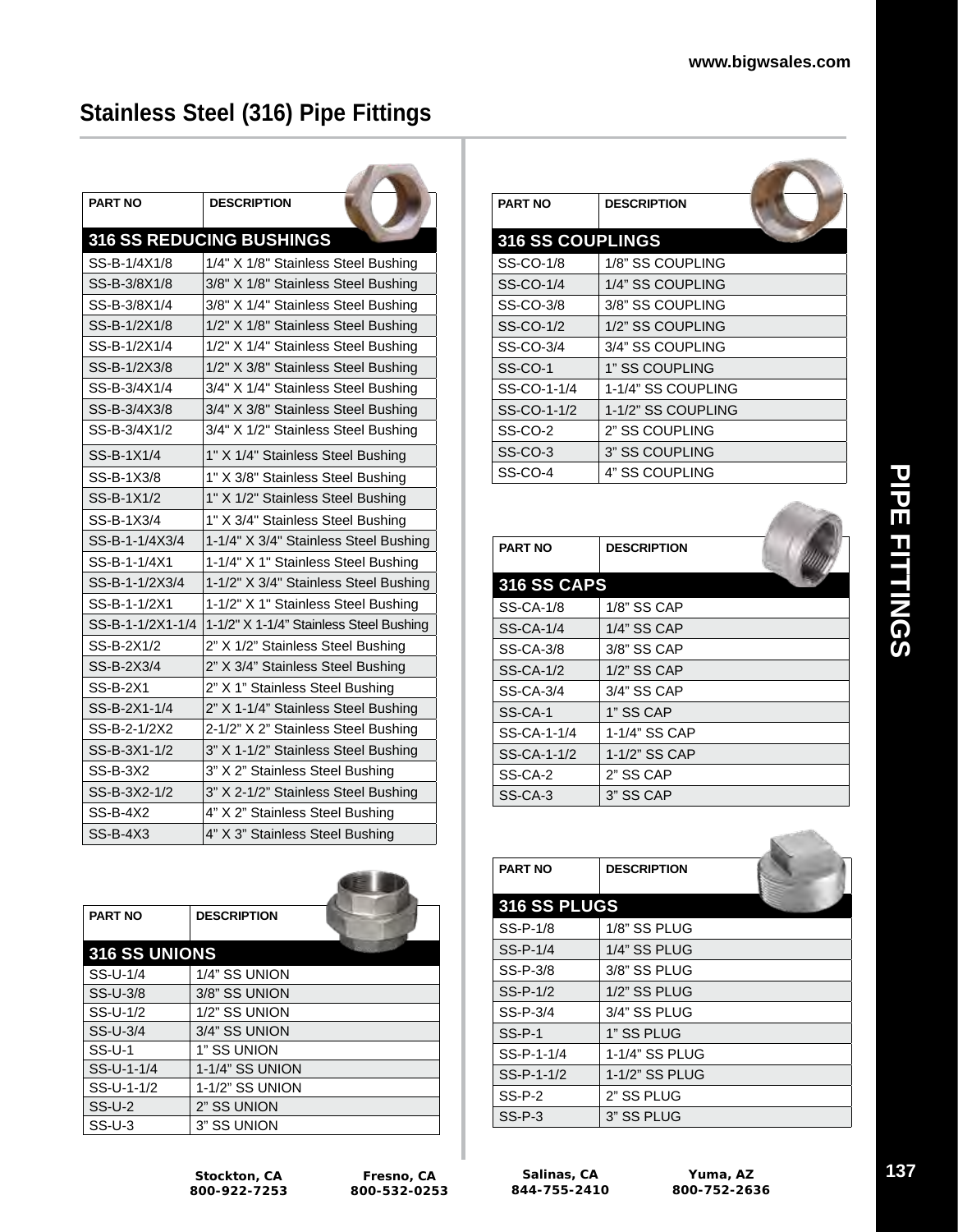## **Stainless Steel (316) Pipe Fittings**

| <b>PART NO</b>        | <b>DESCRIPTION</b> |  |
|-----------------------|--------------------|--|
| <b>316 SS CROSSES</b> |                    |  |
| <b>SS-CR-1/8</b>      | 1/8" SS CROSS      |  |
| <b>SS-CR-1/4</b>      | 1/4" SS CROSS      |  |
| SS-CR-3/8             | 3/8" SS CROSS      |  |
| <b>SS-CR-1/2</b>      | 1/2" SS CROSS      |  |
| SS-CR-3/4             | 3/4" SS CROSS      |  |
| SS-CR-1               | 1" SS CROSS        |  |
| SS-CR-1-1/4           | 1-1/4" SS CROSS    |  |
| SS-CR-1-1/2           | 1-1/2" SS CROSS    |  |
| SS-CR-2               | 2" SS CROSS        |  |
| SS-CR-3               | 3" SS CROSS        |  |

| <b>PART NO</b>     | <b>DESCRIPTION</b> |  |
|--------------------|--------------------|--|
| <b>316 SS TEES</b> |                    |  |
| SS-T-1/8           | 1/8" SS TEE        |  |
| $SS-T-1/4$         | 1/4" SS TEE        |  |
| $SS-T-3/8$         | 3/8" SS TEE        |  |
| SS-T-1/2           | 1/2" SS TEE        |  |
| $SS-T-3/4$         | 3/4" SS TEE        |  |
| $SS-T-1$           | 1" SS TEE          |  |
| SS-T-1-1/4         | 1-1/4" SS TEE      |  |
| SS-T-1-1/2         | 1-1/2" SS TEE      |  |
| $SS-T-2$           | 2" SS TEE          |  |
| $SS-T-3$           | 3" SS TEE          |  |

| <b>PART NO</b>           | <b>DESCRIPTION</b>  |  |
|--------------------------|---------------------|--|
| <b>316 SS 90° ELBOWS</b> |                     |  |
| SS-90L-1/8               | 1/8" SS 90° ELBOW   |  |
| SS-90L-1/4               | 1/4" SS 90° ELBOW   |  |
| SS-90L-3/8               | 3/8" SS 90° ELBOW   |  |
| SS-90L-1/2               | 1/2" SS 90° ELBOW   |  |
| SS-90L-3/4               | 3/4" SS 90° ELBOW   |  |
| SS-90L-1                 | 1" SS 90° ELBOW     |  |
| SS-90L-1-1/4             | 1-1/4" SS 90º ELBOW |  |
| SS-90L-1-1/2             | 1-1/2" SS 90° ELBOW |  |
| SS-90L-2                 | 2" SS 90° ELBOW     |  |
| SS-90L-3                 | 3" SS 90° ELBOW     |  |

| <b>PART NO</b>   | <b>DESCRIPTION</b>         |
|------------------|----------------------------|
|                  | 316 SS 90° STREET ELBOWS   |
| SS-90ST-1/8      | 1/8" SS 90º STREET ELBOW   |
| SS-90ST-1/4      | 1/4" SS 90º STREET ELBOW   |
| SS-90ST-3/8      | 3/8" SS 90° STREET ELBOW   |
| SS-90ST-1/2      | 1/2" SS 90º STREET ELBOW   |
| SS-90ST-3/4      | 3/4" SS 90° STREET ELBOW   |
| SS-90ST-1        | 1" SS 90° STREET ELBOW     |
| SS-90ST-1-1/4    | 1-1/4" SS 90º STREET ELBOW |
| SS-90ST-1-1/2    | 1-1/2" SS 90° STREET ELBOW |
| SS-90ST-2        | 2" SS 90º STREET ELBOW     |
| <b>SS-90ST-3</b> | 3" SS 90º STREET ELBOW     |

| <b>PART NO</b>    | <b>DESCRIPTION</b>         |
|-------------------|----------------------------|
| 316 SS 45° ELBOWS |                            |
| SS-45IL1/8        | 1/8" SS 45º STREET ELBOW   |
| SS-45L-1/4        | 1/4" SS 45° STREET ELBOW   |
| SS-45L-3/8        | 3/8" SS 45° STREET ELBOW   |
| SS-45L-1/2        | 1/2" SS 45º STREET ELBOW   |
| SS-45L-3/4        | 3/4" SS 45° STREET ELBOW   |
| SS-45L-1          | 1" SS 45° STREET ELBOW     |
| SS-45L-1-1/4      | 1-1/4" SS 45º STREET ELBOW |
| SS-45L-1-1/2      | 1-1/2" SS 45° STREET ELBOW |
| SS-45L-2          | 2" SS 45° STREET ELBOW     |
| SS-45L-3          | 3" SS 45º STREET ELBOW     |

| <b>PART NO</b>               | <b>DESCRIPTION</b>         |
|------------------------------|----------------------------|
| <b>316 SS BONNIE FLANGES</b> |                            |
| SS-F-1/4-BONNIE              | 1/4" SS BONNIE FLANGE      |
| SS-F-3/8-BONNIE              | 3/8" SS BONNIE FLANGE      |
| SS-F-1/2-BONNIE              | 1/2" SS BONNIE FLANGE      |
| SS-F-3/4-BONNIE              | 3/4" SS BONNIE FLANGE      |
| SS-F-1-BONNIE                | 1" SS BONNIE FLANGE        |
| SS-F-1-1/4-BONNIE            | 1-1/4" SS BONNIE FLANGE    |
| SS-F-1-1/2-BONNIE            | 1-1/2" SS BONNIE FLANGE    |
| SS-F-2-BONNIE                | 2" SS BONNIE FLANGE        |
| SS-F-3-BONNIE                | 3" SS BONNIE FLANGE        |
| SS-F-4-BONNIE                | <b>4" SS BONNIE FLANGE</b> |

PIPE FITTINGS **PIPE FITTINGS**

**138 Stockton, CA 800-922-7253**

**Fresno, CA 800-532-0253**

**Salinas, CA 844-755-2410**

**Yuma, AZ 800-752-2636**

**CONTRACTOR**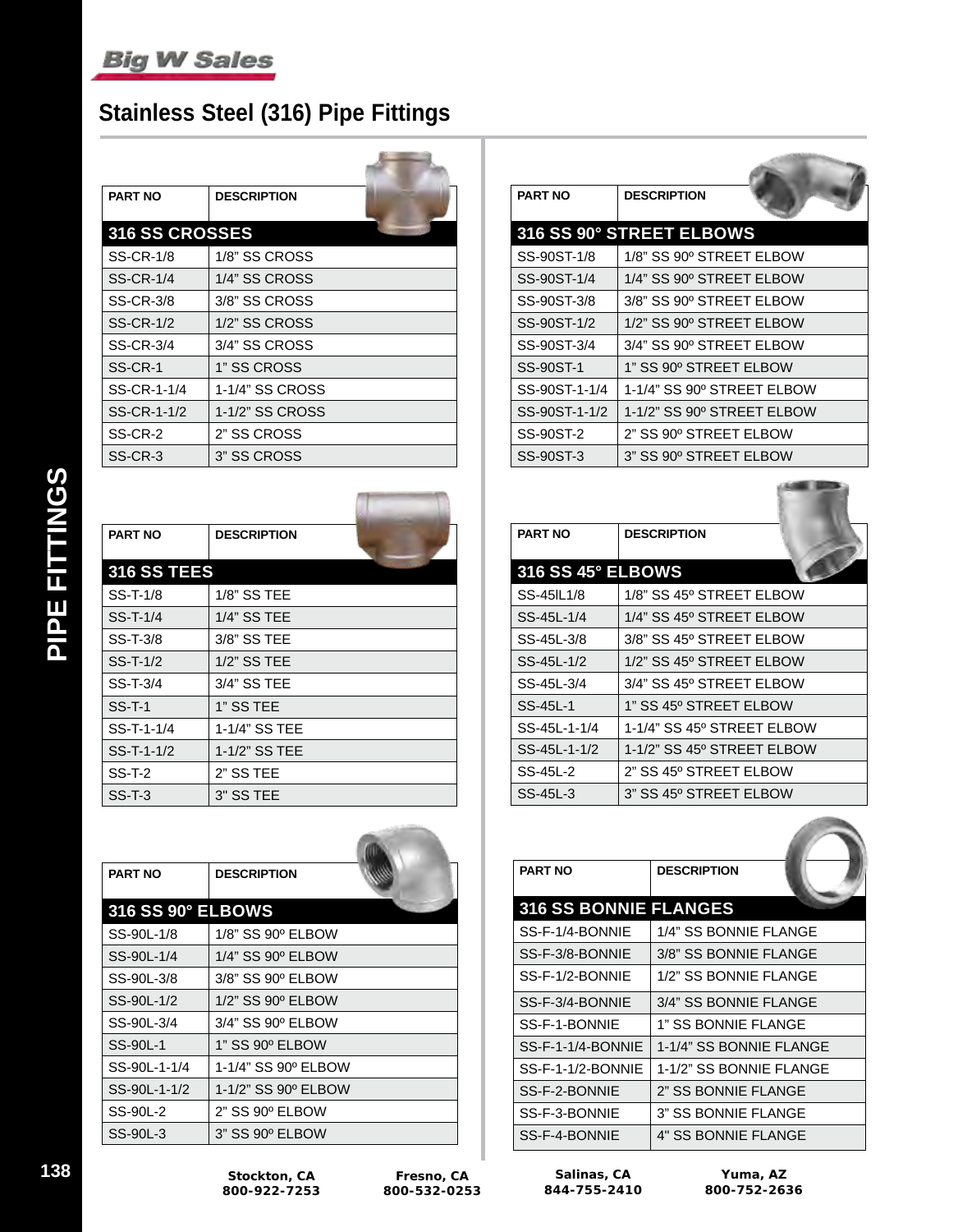## **Stainless Steel (316) Pipe Fittings**

# **Malleable Iron (Black) Pipe Fittings**

| <b>PART NO</b>       | <b>DESCRIPTION</b> |  |
|----------------------|--------------------|--|
| 316 SS BLIND FLANGES |                    |  |
| SS-F-2-BLIND         | 2" SS BLIND FLANGE |  |
| SS-F-3-BLIND         | 3" SS BLIND FLANGE |  |

| <b>PART NO</b> | <b>DESCRIPTION</b>             |
|----------------|--------------------------------|
|                |                                |
|                | <b>316 SS THREADED fLANGES</b> |
| SS-F-2-THRD    | 2" SS THREADED FLANGE          |
| SS-F-3-THRD    | 3" SS THREADED FLANGE          |
| SS-F-4-THRD    | 4" SS THREADED FLANGE          |

 $\sqrt{2}$ 

| <b>PART NO</b>     | <b>DESCRIPTION</b>                     |
|--------------------|----------------------------------------|
| 316 SS HOSE BARBS  |                                        |
| <b>HB025SS</b>     | 1/4" Male Thread x 1/4" Hose Shank     |
| HB025-038SS        | 1/4" Male Thread x 3/8" Hose Shank     |
| HB025-050SS        | 1/4" Male Thread x 1/2" Hose Shank     |
| <b>HB038SS</b>     | 3/8" Male Thread x 3/8" Hose Shank     |
| HB038-050SS        | 3/8" Male Thread x 1/2" Hose Shank     |
| <b>HB050SS</b>     | 1/2" Male Thread x 1/2" Hose Shank     |
| HB050-058SS        | 1/2" Male Thread x 5/8" Hose Shank     |
| HB050-075SS        | 1/2" Male Thread x 3/4" Hose Shank     |
| HB075-050SS        | 3/4" Male Thread x 1/2" Hose Shank     |
| <b>HB075SS</b>     | 3/4" Male Thread x 3/4" Hose Shank     |
| <b>HB075-100SS</b> | 3/4" Male Thread x 1" Hose Shank       |
| HB100-075SS        | 1" Male Thread x 3/4" Hose Shank       |
| <b>HB100SS</b>     | 1" Male Thread x 1" Hose Shank         |
| <b>HB125SS</b>     | 1-1/4" Male Thread x 1-1/4" Hose Shank |
| <b>HB150SS</b>     | 1-1/2" Male Thread x 1-1/2" Hose Shank |
| <b>HB200SS</b>     | 2" Male Thread x 2" Hose Shank         |
| <b>HB300SS</b>     | 3" Male Thread x 3" Hose Shank         |

| <b>PART NO</b>  | <b>DESCRIPTION</b>                                     |
|-----------------|--------------------------------------------------------|
|                 | <b>MALLEABLE IRON (BLACK)</b>                          |
|                 | <b>REDUCING BUSHINGS</b>                               |
| BI-B-1/4X1/8    | 1/4" X 1/8" MALLEABLE IRON BUSHING                     |
| BI-B-3/8X1/4    | 3/8" X 1/4" MALLEABLE IRON BUSHING                     |
| BI-B-1/2X1/4    | 1/2" X 1/4" MALLEABLE IRON BUSHING                     |
| BI-B-1/2X3/8    | 1/2" X 3/8" MALLEABLE IRON BUSHING                     |
| BI-B-3/4X1/4    | 3/4" X 1/4" MALLEABLE IRON BUSHING                     |
| BI-B-3/4X3/8    | 3/4" X 3/8" MALLEABLE IRON BUSHING                     |
| BI-B-3/4X1/2    | 3/4" X 1/2" MALLEABLE IRON BUSHING                     |
| BI-B-1X1/4      | 1" X 1/4" MALLEABLE IRON BUSHING                       |
| BI-B-1X3/8      | 1" X 3/8" MALLEABLE IRON BUSHING                       |
| BI-B-1X1/2      | 1" X 1/2" MALLEABLE IRON BUSHING                       |
| BI-B-1X3/4      | 1" X 3/4" MALLEABLE IRON BUSHING                       |
|                 | BI-B-1-1/4X1/2 1-1/4" X 1/2" MALLEABLE IRON BUSHING    |
| BI-B-1-1/4X3/4  | 1-1/4" X 3/4" MALLEABLE IRON BUSHING                   |
| BI-B-1-1/4X1    | 1-1/4" X 1" MALLEABLE IRON BUSHING                     |
| BI-B-1-1/2X1/2  | 11-1/2" X 1/2" MALLEABLE IRON BUSHING                  |
| BI-B-1-1/2X3/4  | 1-1/2" X 3/4" MALLEABLE IRON BUSHING                   |
| BI-B-1-1/2X1    | 1-1/2" X 1" MALLEABLE IRON BUSHING                     |
|                 | BI-B-1-1/2X11/4 1-1/2" X 1-1/4" MALLEABLE IRON BUSHING |
| BI-B-2X3/4      | 2" X 3/4" MALLEABLE IRON BUSHING                       |
| <b>BI-B-2X1</b> | 2" X 1" MALLEABLE IRON BUSHING                         |
| BI-B-2X1-1/4    | 2" X 1-1/4" MALLEABLE IRON BUSHING                     |
| BI-B-2X1-1/2    | 2" X 1-1/2" MALLEABLE IRON BUSHING                     |
| BI-B-2-1/2X1    | 2-1/2" X 1" MALLEABLE IRON BUSHING                     |
| BI-B-2-1/2X11/2 | 2-1/2" X 1-1/2" MALLEABLE IRON BUSHING                 |
| BI-B-2-1/2X2    | 2-1/2" X 2" MALLEABLE IRON BUSHING                     |
| BI-B-3X1-1/2    | 3" X 1-1/2" MALLEABLE IRON BUSHING                     |
| <b>BI-B-3X2</b> | 3" X 2" MALLEABLE IRON BUSHING                         |
| BI-B-3X2-1/2    | 3" X 2-1/2" MALLEABLE IRON BUSHING                     |
| <b>BI-B-4X3</b> | 4" X 3" MALLEABLE IRON BUSHING                         |

#### **Teflon Tape**

An effective, reliable sealant used on MPT fittings to help prevent leaks. This easy-to-use economical sealant keeps water, gas and air from leaking through threaded connections in plumbing pipes.

**How to Order:** Teflon Tape......1" Teflon Tape......1/2"



**Stockton, CA 800-922-7253**

**Fresno, CA 800-532-0253**

**Salinas, CA 844-755-2410**

**Yuma, AZ 800-752-2636**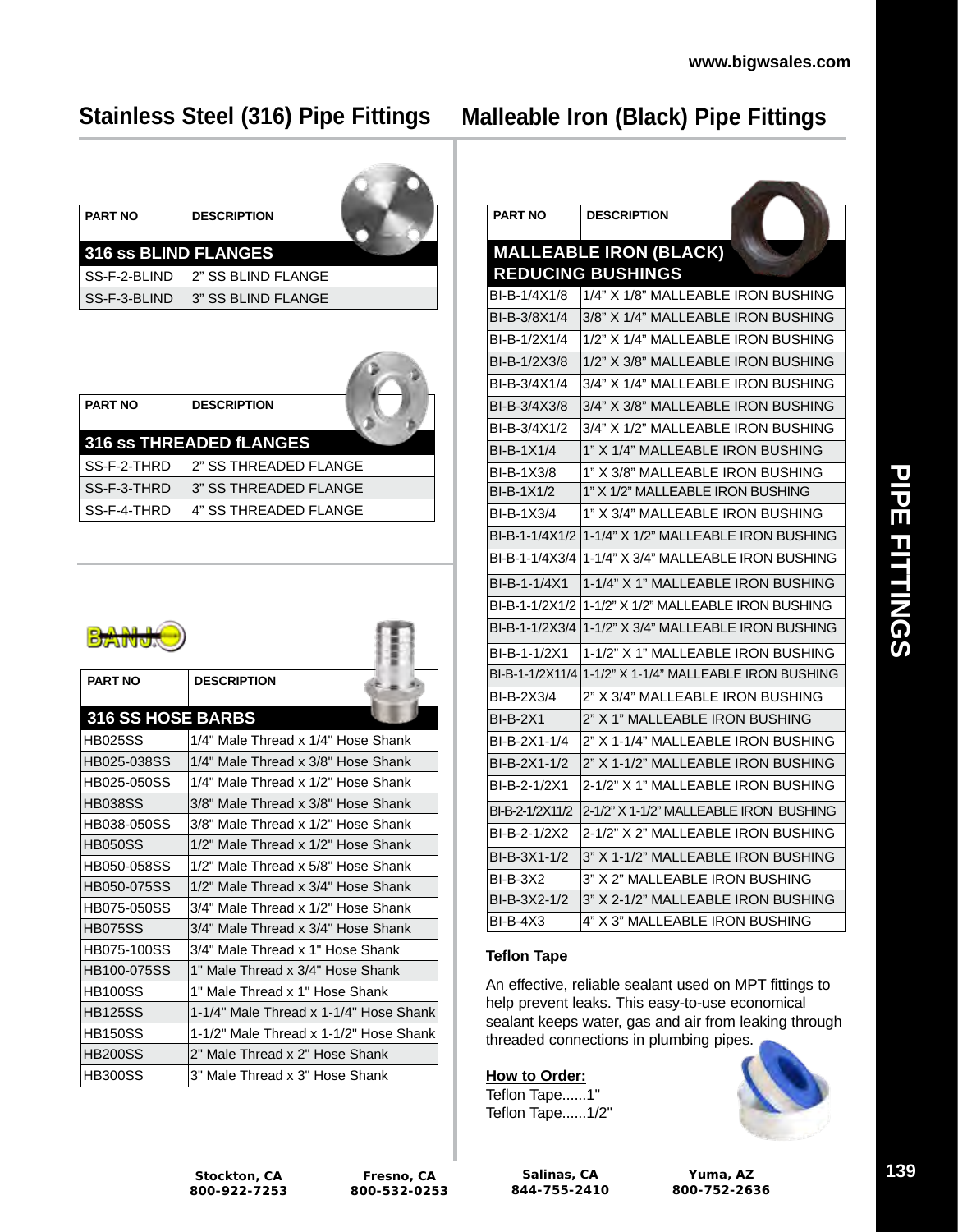# **Malleable Iron (Black) Pipe Fittings**

#### **Features:**

- Standard 150#
- Black
- NPT Threads

| <b>PART NO</b>              | <b>DESCRIPTION</b>              |
|-----------------------------|---------------------------------|
| <b>PIPE NIPPLES (BLACK)</b> |                                 |
| BI-N-1/8XCLOSE              | 1/8" X CLOSE BLACK IRON NIPPLE  |
| <b>BI-N-1/8X2</b>           | 1/8" X 2" BLACK IRON NIPPLE     |
| <b>BI-N-1/8X3</b>           | 1/8" X 3" BLACK IRON NIPPLE     |
| <b>BI-N-1/8X4</b>           | 1/8" X 4" BLACK IRON NIPPLE     |
| <b>BI-N-1/8X5</b>           | 1/8" X 5" BLACK IRON NIPPLE     |
| BI-N-1/8X6                  | 1/8" X 6" BLACK IRON NIPPLE     |
| BI-N-1/4XCLOSE              | 1/4" X CLOSE BLACK IRON NIPPLE  |
| BI-N-1/4X1-1/2              | 1/4" X 1-1/2" BLACK IRON NIPPLE |
| BI-N-1/4X2                  | 1/4" X 2" BLACK IRON NIPPLE     |
| BI-N-1/4X2-1/2              | 1/4" X 2-1/2" BLACK IRON NIPPLE |
| BI-N-1/4X3                  | 1/4" X 3" BLACK IRON NIPPLE     |
| BI-N-1/4X4                  | 1/4" X 4" BLACK IRON NIPPLE     |
| <b>BI-N-1/4X5</b>           | 1/4" X 5" BLACK IRON NIPPLE     |
| BI-N-1/4X6                  | 1/4" X 6" BLACK IRON NIPPLE     |
| <b>BI-N-1/4X8</b>           | 1/4" X 8" BLACK IRON NIPPLE     |
| BI-N-1/4X10                 | 1/4" X 10" BLACK IRON NIPPLE    |
| BI-N-1/4X12                 | 1/4" X 12" BLACK IRON NIPPLE    |
| BI-N-3/8XCLOSE              | 3/8" X CLOSE BLACK IRON NIPPLE  |
| BI-N-3/8X2                  | 3/8" X 2" BLACK IRON NIPPLE     |
| <b>BI-N-3/8X3</b>           | 3/8" X 3" BLACK IRON NIPPLE     |
| BI-N-3/8X4                  | 3/8" X 4" BLACK IRON NIPPLE     |
| <b>BI-N-3/8X5</b>           | 3/8" X 5" BLACK IRON NIPPLE     |
| BI-N-3/8X6                  | 3/8" X 6" BLACK IRON NIPPLE     |
| BI-N-1/2XCLOSE              | 1/2" X CLOSE BLACK IRON NIPPLE  |
| <b>BI-N-1/2X2</b>           | 1/2" X 2" BLACK IRON NIPPLE     |
| <b>BI-N-1/2X3</b>           | 1/2" X 3" BLACK IRON NIPPLE     |
| <b>BI-N-1/2X4</b>           | 1/2" X 4" BLACK IRON NIPPLE     |
| BI-N-1/2X5                  | 1/2" X 5" BLACK IRON NIPPLE     |
| BI-N-1/2X6                  | 1/2" X 6" BLACK IRON NIPPLE     |
| <b>BI-N-1/2X8</b>           | 1/2" X 8" BLACK IRON NIPPLE     |
| BI-N-3/4XCLOSE              | 3/4" X CLOSE BLACK IRON NIPPLE  |
| BI-N-3/4X2                  | 3/4" X 2" BLACK IRON NIPPLE     |
| BI-N-3/4X3                  | 3/4" X 3" BLACK IRON NIPPLE     |
| BI-N-3/4X4                  | 3/4" X 4" BLACK IRON NIPPLE     |
| BI-N-3/4X5                  | 3/4" X 5" BLACK IRON NIPPLE     |
| BI-N-3/4X6                  | 3/4" X 6" BLACK IRON NIPPLE     |

| <b>PART NO</b>              | <b>DESCRIPTION</b>               |  |
|-----------------------------|----------------------------------|--|
| <b>PIPE NIPPLES (BLACK)</b> |                                  |  |
| <b>BI-N-1XCLOSE</b>         | 1" X CLOSE BLACK IRON NIPPLE     |  |
| <b>BI-N-1X2</b>             | 1" X 2" BLACK IRON NIPPLE        |  |
| <b>BI-N-1X3</b>             | 1" X 3" BLACK IRON NIPPLE        |  |
| <b>BI-N-1X4</b>             | 1" X 4" BLACK IRON NIPPLE        |  |
| <b>BI-N-1X5</b>             | 1" X 5" BLACK IRON NIPPLE        |  |
| $BI-N-1X6$                  | 1" X 6" BLACK IRON NIPPLE        |  |
| BI-N-1-1/4XCLOSE            | 1-1/4" X CLOSE BLACK IRON NIPPLE |  |
| BI-N-1-1/4X2                | 1-1/4" X 2" BLACK IRON NIPPLE    |  |
| BI-N-1-1/4X3                | 1-1/4" X 3" BLACK IRON NIPPLE    |  |
| BI-N-1-1/4X4                | 1-1/4" X 4" BLACK IRON NIPPLE    |  |
| BI-N-1-1/4X5                | 1-1/4" X 5" BLACK IRON NIPPLE    |  |
| BI-N-1-1/4X6                | 1-1/4" X 6" BLACK IRON NIPPLE    |  |
| I-N-1-1/2XCLOSE             | 1-1/2" X CLOSE BLACK IRON NIPPLE |  |
| BI-N-1-1/2X2                | 1-1/2" X 2" BLACK IRON NIPPLE    |  |
| BI-N-1-1/2X3                | 1-1/2" X 3" BLACK IRON NIPPLE    |  |
| BI-N-1-1/2X4                | 1-1/2" X 4" BLACK IRON NIPPLE    |  |
| BI-N-1-1/2X5                | 1-1/2" X 5" BLACK IRON NIPPLE    |  |
| BI-N-1-1/2X6                | 1-1/2" X 6" BLACK IRON NIPPLE    |  |
| BI-N-2XCLOSE                | 2" X CLOSE BLACK IRON NIPPLE     |  |
| <b>BI-N-2X3</b>             | 2" X 3" BLACK IRON NIPPLE        |  |
| BI-N-2X4                    | 2" X 4" BLACK IRON NIPPLE        |  |
| <b>BI-N-2X5</b>             | 2" X 5" BLACK IRON NIPPLE        |  |
| <b>BI-N-2X6</b>             | 2" X 6" BLACK IRON NIPPLE        |  |
| <b>BI-N-2X8</b>             | 2" X 8" BLACK IRON NIPPLE        |  |
| <b>BI-N-2X10</b>            | 2" X 10" BLACK IRON NIPPLE       |  |
| <b>BI-N-2X12</b>            | 2" X 12" BLACK IRON NIPPLE       |  |
| BI-N-3XCLOSE                | 3" X CLOSE BLACK IRON NIPPLE     |  |
| <b>BI-N-3X4</b>             | 3" X 4" BLACK IRON NIPPLE        |  |
| <b>BI-N-3X5</b>             | 3" X 5" BLACK IRON NIPPLE        |  |
| <b>BI-N-3X6</b>             | 3" X 6" BLACK IRON NIPPLE        |  |
| BI-N-4XCLOSE                | 4" X CLOSE BLACK IRON NIPPLE     |  |

| <b>Pipe Sealant</b> | <b>NECTO</b>                        |  |
|---------------------|-------------------------------------|--|
| <b>PART NO</b>      | <b>DESCRIPTION</b>                  |  |
| <b>PIPE SEALANT</b> |                                     |  |
| <b>RS21</b>         | RectorSeal® No. 21™ (8 oz-24/case)  |  |
| <b>RSTB</b>         | RectorSeal® Tru-Blu™ (8 oz-24/case) |  |
| <b>RSTB-PINT</b>    | RectorSeal® Tru-Blu™ (16 oz)        |  |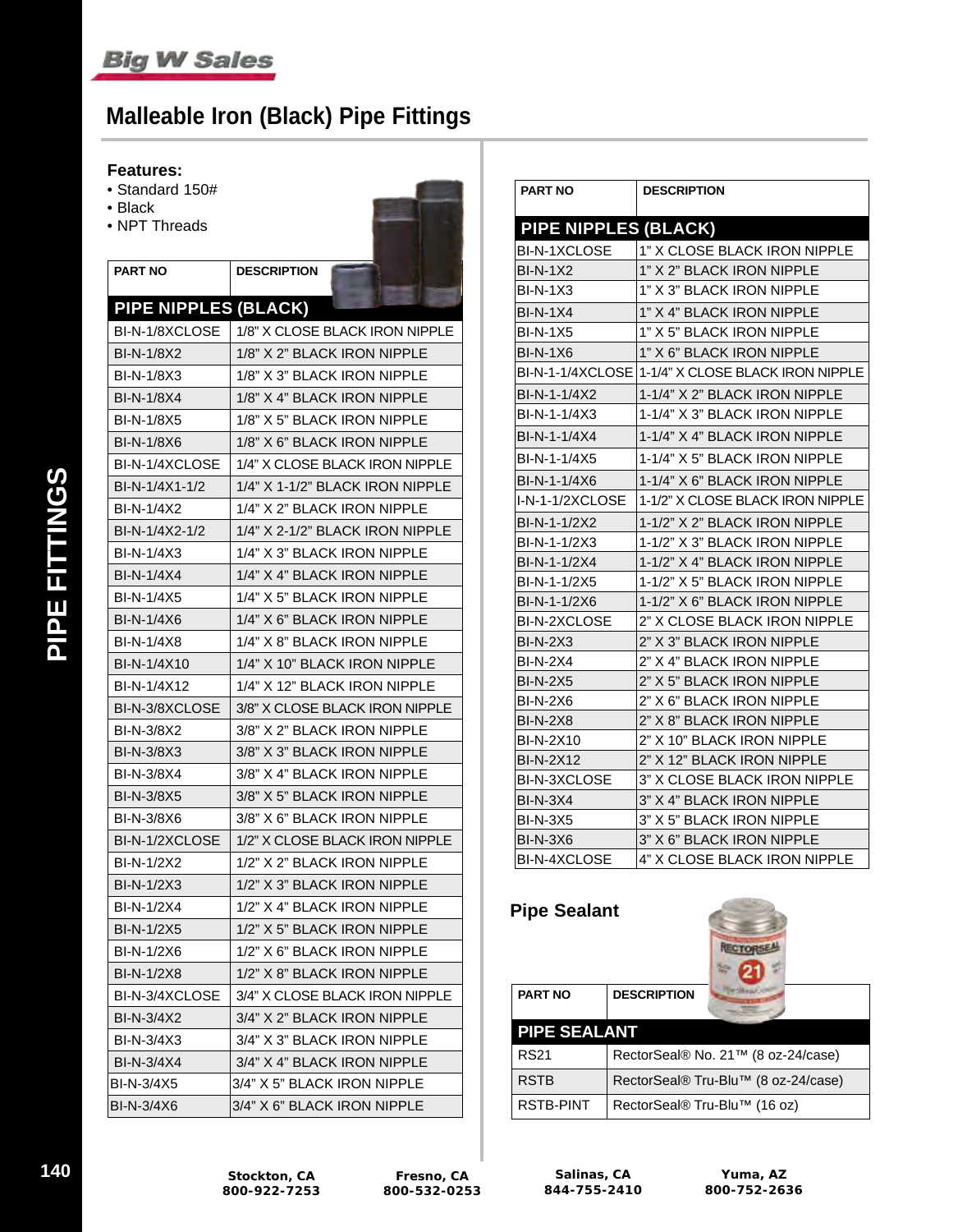## **Malleable Iron (Black) Pipe Fittings**

| <b>PART NO</b>   | <b>DESCRIPTION</b>                     |
|------------------|----------------------------------------|
|                  | <b>MALLEABLE IRON (BLACK) COUPLING</b> |
| <b>BI-CO-1/8</b> | 1/8" MALLEABLE IRON COUPLING           |
| <b>BI-CO-1/4</b> | 1/4" MALLEABLE IRON COUPLING           |
| <b>BI-CO-3/8</b> | 3/8" MALLEABLE IRON COUPLING           |
| <b>BI-CO-1/2</b> | 1/2" MALLEABLE IRON COUPLING           |
| <b>BI-CO-3/4</b> | 3/4" MALLEABLE IRON COUPLING           |
| BI-CO-1          | 1" MALLEABLE IRON COUPLER              |
| BI-CO-1-1/4      | 1-1/4" MALLEABLE IRON COUPLER          |
| BI-CO-1-1/2      | 1-1/2" MALLEABLE IRON COUPLER          |
| BI-CO-2          | 2" MALLEABLE IRON COUPLER              |
| BI-CO-3          | 3" MALLEABLE IRON COUPLER              |
| BI-CO-4          | 4" MALLEABLE IRON COUPLER              |

| <b>PART NO</b>     | <b>DESCRIPTION</b>                 |
|--------------------|------------------------------------|
|                    | <b>MALLEABLE IRON (BLACK) CAPS</b> |
| <b>BI-CA-1/4</b>   | 1/4" MALLEABLE IRON CAP            |
| <b>BI-CA-3/8</b>   | 3/8" MALLEABLE IRON CAP            |
| <b>BI-CA-1/2</b>   | 1/2" MALLEABLE IRON CAP            |
| <b>BI-CA-3/4</b>   | 3/4" MALLEABLE IRON CAP            |
| BI-CA-1            | 1" MALLEABLE IRON CAP              |
| <b>BI-CA-1-1/4</b> | 1-1/4" MALLEABLE IRON CAP          |
| BI-CA-1-1/2        | 1-1/2" MALLEABLE IRON CAP          |
| BI-CA-2            | 2" MALLEABLE IRON CAP              |
| BI-CA-3            | 3" MALLEABLE IRON CAP              |
| BI-CA-4            | 4" MALLEABLE IRON CAP              |

| <b>PART NO</b> | <b>DESCRIPTION</b>                  |
|----------------|-------------------------------------|
|                | <b>MALLEABLE IRON (BLACK) PLUGS</b> |
| $BI-P-1/4$     | 1/4" MALLEABLE IRON PLUG            |
| $BI-P-3/8$     | 3/8" MALLEABLE IRON PLUG            |
| $BI-P-1/2$     | 1/2" MALLEABLE IRON PLUG            |
| $BI-P-3/4$     | 3/4" MALLEABLE IRON PLUG            |
| <b>BI-P-1</b>  | 1" MALLEABLE IRON PLUG              |
| BI-P-1-1/4     | 1-1/4" MALLEABLE IRON PLUG          |
| BI-P-1-1/2     | 1-1/2" MALLEABLE IRON PLUG          |
| $BI-P-2$       | 2" MALLEABLE IRON PLUG              |
| $BI-P-3$       | 3" MALLEABLE IRON PLUG              |
| $BI-P-4$       | 4" MALLEABLE IRON PLUG              |

| <b>PART NO</b>   | <b>DESCRIPTION</b>                    |  |
|------------------|---------------------------------------|--|
|                  | <b>MALLEABLE IRON (BLACK) CROSSES</b> |  |
| <b>BI-CR-1/8</b> | 1/8" MALLEABLE IRON CROSS             |  |
| <b>BI-CR-1/4</b> | 1/4" MALLEABLE IRON CROSS             |  |
| <b>BI-CR-3/8</b> | 3/8" MALLEABLE IRON CROSS             |  |
| <b>BI-CR-1/2</b> | 1/2" MALLEABLE IRON CROSS             |  |
| <b>BI-CR-3/4</b> | 3/4" MALLEABLE IRON CROSS             |  |
| BI-CR-1          | 1" MALLEABLE IRON CROSS               |  |
| BI-CR-1-1/4      | 1-1/4" MALLEABLE IRON CROSS           |  |
| BI-CR-1-1/2      | 1-1/2" MALLEABLE IRON CROSS           |  |
| BI-CR-2          | 2" MALLEABLE IRON CROSS               |  |
| BI-CR-3          | 3" MALLEABLE IRON CROSS               |  |

| <b>PART NO</b> | <b>DESCRIPTION</b>                 |
|----------------|------------------------------------|
|                | <b>MALLEABLE IRON (BLACK) TEES</b> |
| $BI-T-1/4$     | 1/4" MALLEABLE IRON TEE            |
| $BI-T-3/8$     | 3/8" MALLEABLE IRON TEE            |
| $BI-T-1/2$     | 1/2" MAI I FABI F IRON TFF         |
| $BI-T-3/4$     | 3/4" MALLEABLE IRON TEE            |
| <b>BI-T-1</b>  | 1" MALLEABLE IRON TEE              |
| $BI-T-1-1/4$   | 1-1/4" MALLEABLE IRON TEE          |
| $BI-T-1-1/2$   | 1-1/2" MALLEABLE IRON TEE          |
| $BI-T-2$       | 2" MALLEABLE IRON TEE              |
| BI-T-3         | 3" MALLEABLE IRON TEE              |



**Stockton, CA 800-922-7253** of the company

Film Co

**Salinas, CA 844-755-2410**

**Yuma, AZ 800-752-2636**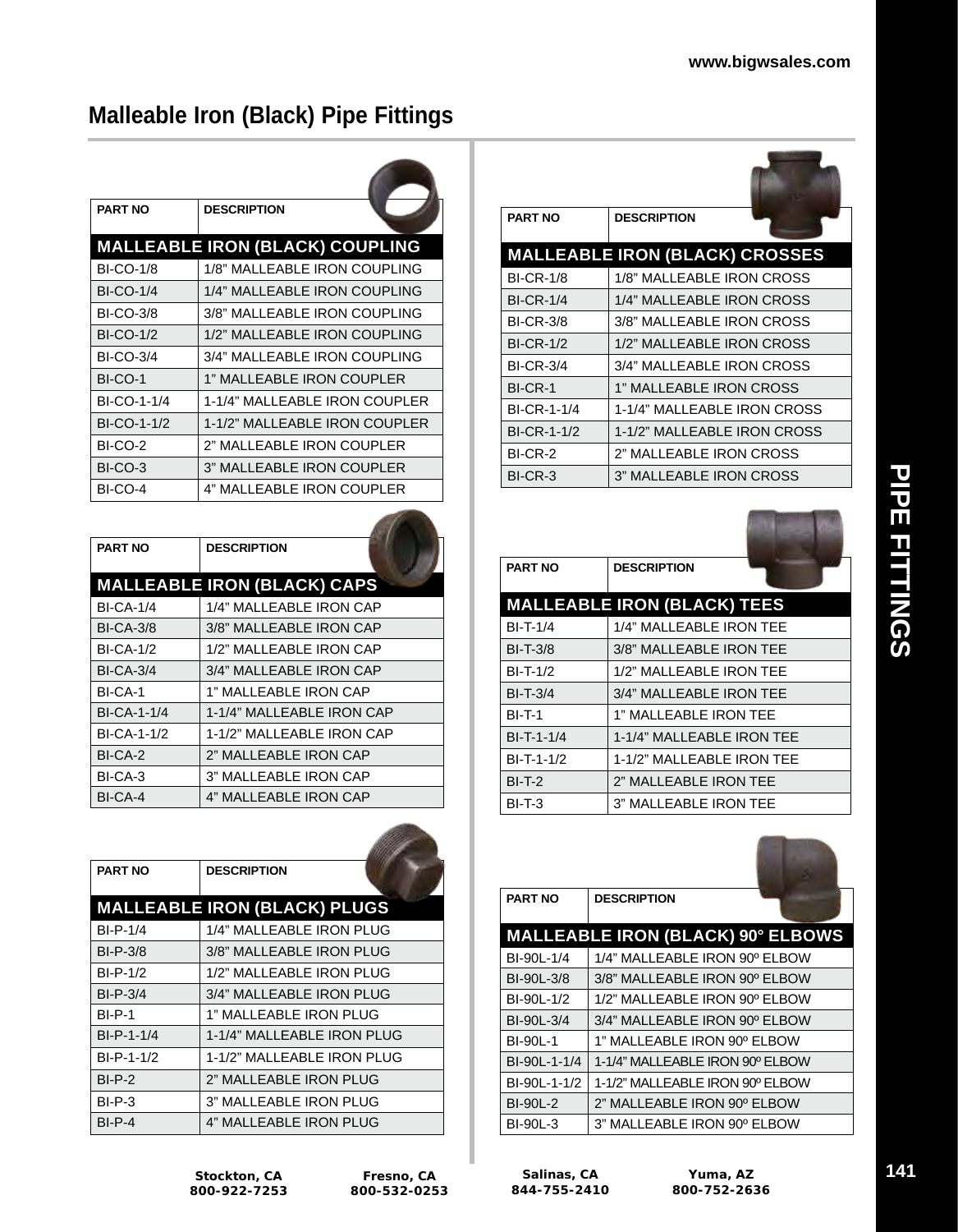## **Malleable Iron (Black) Pipe Fittings**

| <b>PART NO</b>   | <b>DESCRIPTION</b>                     |
|------------------|----------------------------------------|
|                  | <b>MALLEABLE IRON (BLACK)</b>          |
|                  | 90° STREET ELBOWS                      |
| BI-90ST-1/4      | 1/4" MALLEABLE IRON 90° STREET ELBOW   |
| BI-90ST-3/8      | 3/8" MALLEABLE IRON 90° STREET ELBOW   |
| BI-90ST-1/2      | 1/2" MALLEABLE IRON 90° STREET ELBOW   |
| BI-90ST-3/4      | 3/4" MALLEABLE IRON 90° STREET ELBOW   |
| <b>BI-90ST-1</b> | 1" MALLEABLE IRON 90° STREET ELBOW     |
| BI-90ST-1-1/4    | 1-1/4" MALLEABLE IRON 90° STREET ELBOW |
| BI-90ST-1-1/2    | 1-1/2" MALLEABLE IRON 90° STREET ELBOW |
| <b>BI-90ST-2</b> | 2" MALLEABLE IRON 90° STREET ELBOW     |
| <b>BI-90ST-3</b> | 3" MALLEABLE IRON 90° STREET ELBOW     |

| <b>PART NO</b>    | <b>DESCRIPTION</b>              |
|-------------------|---------------------------------|
|                   | <b>MALLEABLE IRON (BLACK)</b>   |
| <b>45° ELBOWS</b> |                                 |
| BI-45L-1/4        | 1/4" MALLEABLE IRON 45° ELBOW   |
| BI-45L-3/8        | 3/8" MALLEABLE IRON 45° ELBOW   |
| BI-45L-1/2        | 1/2" MALLEABLE IRON 45º ELBOW   |
| BI-45L-3/4        | 3/4" MALLEABLE IRON 45º ELBOW   |
| <b>BI-45L-1</b>   | 1" MALLEABLE IRON 45º ELBOW     |
| BI-45L-1-1/4      | 1-1/4" MALLEABLE IRON 45º ELBOW |
| BI-45L-1-1/2      | 1-1/2" MALLEABLE IRON 45º ELBOW |
| BI-45L-2          | 2" MALLEABLE IRON 45º ELBOW     |
| BI-45L-3          | 3" MALLEABLE IRON 45º ELBOW     |
|                   |                                 |

| <b>PART NO</b> | <b>DESCRIPTION</b>                     |
|----------------|----------------------------------------|
|                | <b>MALLEABLE IRON (BLACK)</b>          |
|                | <b>45° STREET ELBOWS</b>               |
| BI-45L-1/4     | 1/4" MALLEABLE IRON 45º STREET ELBOW   |
| BI-45L-3/8     | 3/8" MALLEABLE IRON 45° STREET ELBOW   |
| BI-45L-1/2     | 1/2" MALLEABLE IRON 45º STREET ELBOW   |
| BI-45L-3/4     | 3/4" MALLEABLE IRON 45° STREET ELBOW   |
| BI-45L-1       | 1" MALLEABLE IRON 45º STREET ELBOW     |
| BI-45L-1-1/4   | 1-1/4" MALLEABLE IRON 45° STREET ELBOW |
| BI-45L-1-1/2   | 1-1/2" MALLEABLE IRON 45º STREET ELBOW |
| BI-45L-2       | 2" MALLEABLE IRON 45º STREET ELBOW     |
| BI-45L-3       | 3" MALLEABLE IRON 45º STREET ELBOW     |

| <b>PART NO</b> | <b>DESCRIPTION</b>              |  |
|----------------|---------------------------------|--|
|                | <b>MALLEABLE IRON (BLACK)</b>   |  |
| <b>UNIONS</b>  |                                 |  |
| $BI-U-1/4$     | 1/4" MALLEABLE IRON 45º UNION   |  |
| $BI-U-3/8$     | 3/8" MALLEABLE IRON 45° UNION   |  |
| $BI-U-1/2$     | 1/2" MALLEABLE IRON 45º UNION   |  |
| $BI-U-3/4$     | 3/4" MALLEABLE IRON 45º UNION   |  |
| $BI-U-1$       | 1" MALLEABLE IRON 45º UNION     |  |
| BI-U-1-1/4     | 1-1/4" MALLEABLE IRON 45º UNION |  |
| BI-U-1-1/2     | 1-1/2" MALLEABLE IRON 45º UNION |  |
| $BI-U-2$       | 2" MALLEABLE IRON 45º UNION     |  |
| BI-U-3         | 3" MALLEABLE IRON 45º UNION     |  |



| <b>PART NO</b> | <b>DESCRIPTION</b> |                                        |
|----------------|--------------------|----------------------------------------|
|                |                    | <b>MALLEABLE IRON THREADED FLANGES</b> |

| BI-F-2-THRD 2" MALLEABLE IRON THREADED FLANGE |
|-----------------------------------------------|
| BI-F-3-THRD 3" MALLEABLE IRON THREADED FLANGE |

| <b>PART NO</b>           | <b>DESCRIPTION</b>                      |
|--------------------------|-----------------------------------------|
|                          | <b>MALLEABLE IRON BONNIE FLANGES</b>    |
| BI-F-1/4-BONNIE          | 1/4" MALLEABLE IRON 45° BONNIE FLANGE   |
| BI-F-3/8-BONNIE          | 3/8" MALLEABLE IRON 45º BONNIE FLANGE   |
| BI-F-1/2-BONNIE          | 1/2" MALLEABLE IRON 45º BONNIE FLANGE   |
| BI-F-3/4-BONNIF          | 3/4" MALLEABLE IRON 45º BONNIE FLANGE   |
| <b>BI-F-1-BONNIF</b>     | 1" MAI I FABI F IRON 45º BONNIF FI ANGF |
| BI-F-1-1/4-BONNIE        | 1-1/4" MALLEABLE IRON 45º BONNIE FLANGE |
| <b>BI-F-1-1/2-BONNIE</b> | 1-1/2" MALLEABLE IRON 45º BONNIE FLANGE |
| BI-F-2-BONNIF            | 2" MAI I FABI F IRON 45º BONNIF FI ANGF |
| BI-F-3-BONNIE            | 3" MALLEABLE IRON 45º BONNIE FLANGE     |
| <b>BI-F-4-BONNIE</b>     | 4" MALLEABLE IRON 45º BONNIE FLANGE     |

| Salinas, CA  |  |
|--------------|--|
| 844-755-2410 |  |

**Fresno, CA 800-532-0253**

 $\overline{\phantom{a}}$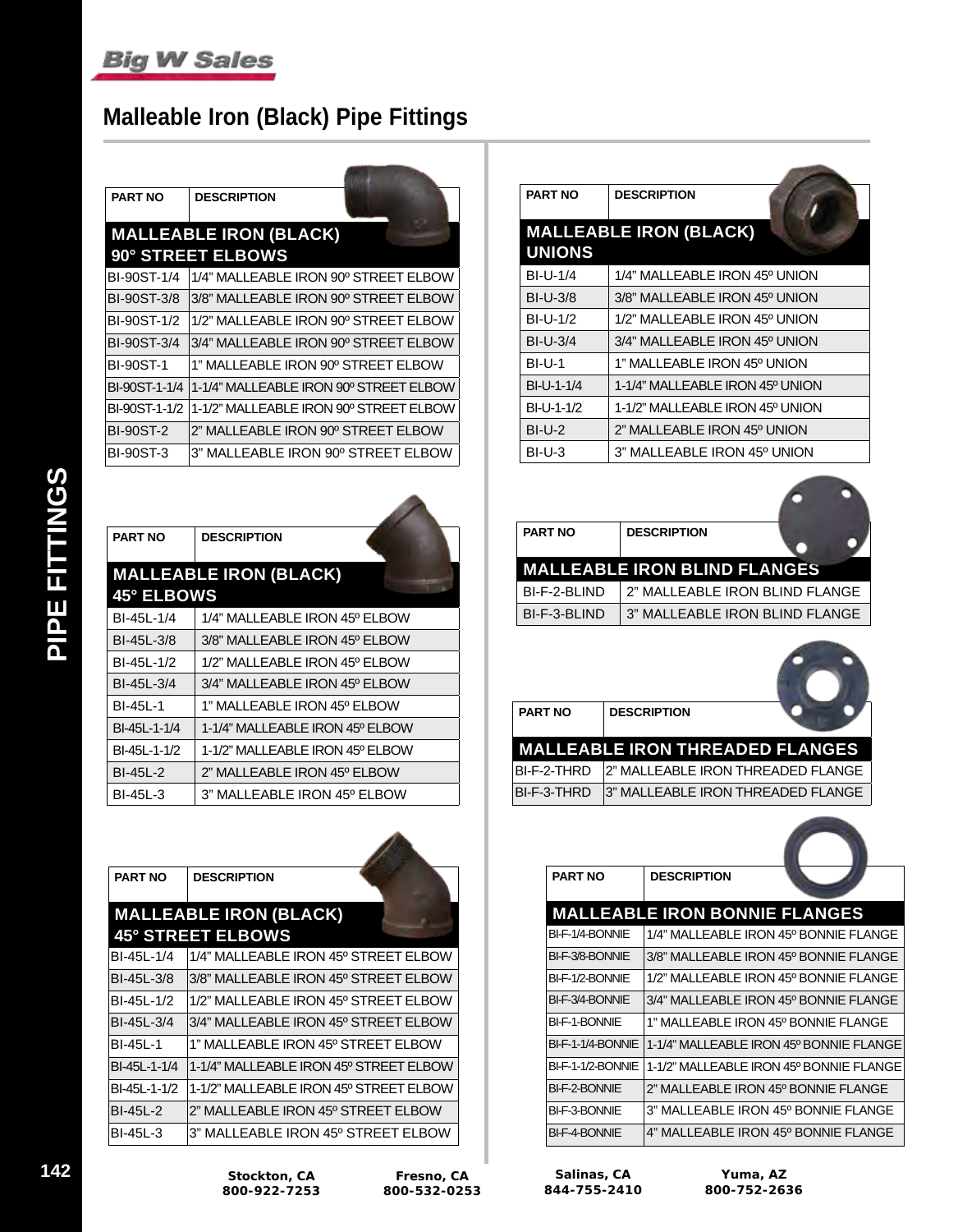## **Forged Steel Pipe Fittings**

**PART NO DESCRIPTION**

#### **Features:**

- 3000# Heavy Duty
- NPT Threads



|                | <b>EXTRA HEAVY BLACK IRON NIPPLES</b> |
|----------------|---------------------------------------|
| XH-N-1/4XCLOSE | 1/4" X CLOSE EXTRA HEAVY NIPPLE       |
| XH-N-1/4X1-1/2 | 1/4" X 1-1/2" EXTRA HEAVY NIPPLE      |
| XH-N-1/4X2     | 1/4" X 2" EXTRA HEAVY NIPPLE          |
| XH-N-1/4X2-1/2 | 1/4" X 2-1/2" EXTRA HEAVY NIPPLE      |
| XH-N-1/4X3     | 1/4" X 3" EXTRA HEAVY NIPPLE          |
| XH-N-1/4X3-1/2 | 1/4" X 3-1/2" EXTRA HEAVY NIPPLE      |
| XH-N-1/4X4     | 1/4" X 4" EXTRA HEAVY NIPPLE          |
| XH-N-1/4X4-1/2 | 1/4" X 4-1/2" EXTRA HEAVY NIPPLE      |
| XH-N-1/4X5     | 1/4" X 5" EXTRA HEAVY NIPPLE          |
| XH-N-1/4X5-1/2 | 1/4" X 5-1/2" EXTRA HEAVY NIPPLE      |
| XH-N-1/4X6     | 1/4" X 6" EXTRA HEAVY NIPPLE          |
| XH-N-1/4X8     | 1/4" X 8" EXTRA HEAVY NIPPLE          |
| XH-N-1/4X10    | 1/4" X 10" EXTRA HEAVY NIPPLE         |
| XH-N-1/2XCLOSE | 1/2" X CLOSE EXTRA HEAVY NIPPLE       |
| XH-N-1/2X1-1/2 | 1/2" X 1-1/2" EXTRA HEAVY NIPPLE      |
| XH-N-1/2X2     | 1/2" X 2" EXTRA HEAVY NIPPLE          |
| XH-N-1/2X2-1/2 | 1/2" X 2-1/2" EXTRA HEAVY NIPPLE      |
| XH-N-1/2X3     | 1/2" X 3" EXTRA HEAVY NIPPLE          |
| XH-N-1/2X3-1/2 | 1/2" X 3-1/2" EXTRA HEAVY NIPPLE      |
| XH-N-1/2X4     | 1/2" X 4" EXTRA HEAVY NIPPLE          |
| XH-N-1/2X4-1/2 | 1/2" X 4-1/2" EXTRA HEAVY NIPPLE      |
| XH-N-1/2X5     | 1/2" X 5" EXTRA HEAVY NIPPLE          |
| XH-N-1/2X5-1/2 | 1/2" X 5-1/2" EXTRA HEAVY NIPPLE      |
| XH-N-1/2X6     | 1/2" X 6" EXTRA HEAVY NIPPLE          |
| XH-N-1/2X8     | 1/2" X 8" EXTRA HEAVY NIPPLE          |
| XH-N-1/2X10    | 1/2" X 10" EXTRA HEAVY NIPPLE         |
| XH-N-3/8XCLOSE | 3/8" X CLOSE EXTRA HEAVY NIPPLE       |
| XH-N-3/8X1-1/2 | 3/8" X 1-1/2" EXTRA HEAVY NIPPLE      |
| XH-N-3/8X2     | 3/8" X 2" EXTRA HEAVY NIPPLE          |
| XH-N-3/8X2-1/2 | 3/8" X 2-1/2" EXTRA HEAVY NIPPLE      |
| XH-N-3/8X3     | 3/8" X 3" EXTRA HEAVY NIPPLE          |
| XH-N-3/8X3-1/2 | 3/8" X 3-1/2" EXTRA HEAVY NIPPLE      |
| XH-N-3/8X4     | 3/8" X 4" EXTRA HEAVY NIPPLE          |
| XH-N-3/8X4-1/2 | 3/8" X 4-1/2" EXTRA HEAVY NIPPLE      |

| <b>PART NO</b>  | <b>DESCRIPTION</b>                                 |
|-----------------|----------------------------------------------------|
|                 | <b>EXTRA HEAVY BLACK IRON NIPPLES</b>              |
| XH-N-3/8X5      | 3/8" X 5" EXTRA HEAVY NIPPLE                       |
| H-N-3/8X5-1/2   | 3/8" X 5-1/2" EXTRA HEAVY NIPPLE                   |
| XH-N-3/8X6      | 3/8" X 6" EXTRA HEAVY NIPPLE                       |
| XH-N-3/8X8      | 3/8" X 8" EXTRA HEAVY NIPPLE                       |
| XH-N-3/8X10     | 3/8" X 10" EXTRA HEAVY NIPPLE                      |
| XH-N-3/4XCLOSE  | 3/4" X CLOSE EXTRA HEAVY NIPPLE                    |
| XH-N-3/4X1-1/2  | 3/4" X 1-1/2" EXTRA HEAVY NIPPLE                   |
| XH-N-3/4X2      | 3/4" X 2" EXTRA HEAVY NIPPLE                       |
| XH-N-3/4X2-1/2  | 3/4" X 2-1/2" EXTRA HEAVY NIPPLE                   |
| XH-N-3/4X3      | 3/4" X 3" EXTRA HEAVY NIPPLE                       |
| XH-N-3/4X3-1/2  | 3/4" X 3-1/2" EXTRA HEAVY NIPPLE                   |
| XH-N-3/4X4      | 3/4" X 4" EXTRA HEAVY NIPPLE                       |
| XH-N-3/4X4-1/2  | 3/4" X 4-1/2" EXTRA HEAVY NIPPLE                   |
| XH-N-3/4X5      | 3/4" X 5" EXTRA HEAVY NIPPLE                       |
| XH-N-3/4X5-1/2  | 3/4" X 5-1/2" EXTRA HEAVY NIPPLE                   |
| XH-N-3/4X6      | 3/4" X 6" EXTRA HEAVY NIPPLE                       |
| XH-N-3/4X8      | 3/4" X 8" EXTRA HEAVY NIPPLE                       |
| XH-N-1XCLOSE    | 1" X CLOSE EXTRA HEAVY NIPPLE                      |
| XH-N-1X2        | 1" X 2" EXTRA HEAVY NIPPLE                         |
| XH-N-1X3        | 1" X 3" EXTRA HEAVY NIPPLE                         |
| XH-N-1X3-1/2    | 1" X 3-1/2" EXTRA HEAVY NIPPLE                     |
| $XH-N-1X4$      | 1" X 4" EXTRA HEAVY NIPPLE                         |
| XH-N-1X4-1/2    | 1" X 4-1/2" EXTRA HEAVY NIPPLE                     |
| $XH-N-1X5$      | 1" X 5" EXTRA HEAVY NIPPLE                         |
| XH-N-1X5-1/2    | 1" X 5-1/2" EXTRA HEAVY NIPPLE                     |
| $XH-N-1X6$      | 1" X 6" EXTRA HEAVY NIPPLE                         |
| $XH-N-1X8$      | $XH-N-1X8$                                         |
| XH-N-1X10       | 1" X 10" EXTRA HEAVY NIPPLE                        |
|                 | XH-N-1-1/4XCLOSE 1-1/4" X CLOSE EXTRA HEAVY NIPPLE |
| XH-N-1-1/4X2    | 1-1/4" X 2" EXTRA HEAVY NIPPLE                     |
| XH-N-1-1/4X21/2 | 1-1/4" X 2-1/2" EXTRA HEAVY NIPPLE                 |
| XH-N-1-1/4X3    | 1-1/4" X 3" EXTRA HEAVY NIPPLE                     |
| XH-N-1-1/4X4    | 1-1/4"X 4" EXTRA HEAVY NIPPLE                      |
|                 | XH-N-1-1/2XCLOSE 1-1/2" X CLOSE EXTRA HEAVY NIPPLE |
| XH-N-2XCLOSE    | 2" X CLOSE EXTRA HEAVY NIPPLE                      |
| XH-N-2X2-1/2    | 2" X 2-1/2" EXTRA HEAVY NIPPLE                     |
| $XH-N-2X3$      | 2" X 3" EXTRA HEAVY NIPPLE                         |
| $XH-N-2X4$      | 2" X 4" EXTRA HEAVY NIPPLE                         |
| XH-N-2X5        | 2" X 5" EXTRA HEAVY NIPPLE                         |
| XH-N-2X6        | 2" X 6" EXTRA HEAVY NIPPLE                         |

**Stockton, CA 800-922-7253**

**Salinas, CA 844-755-2410**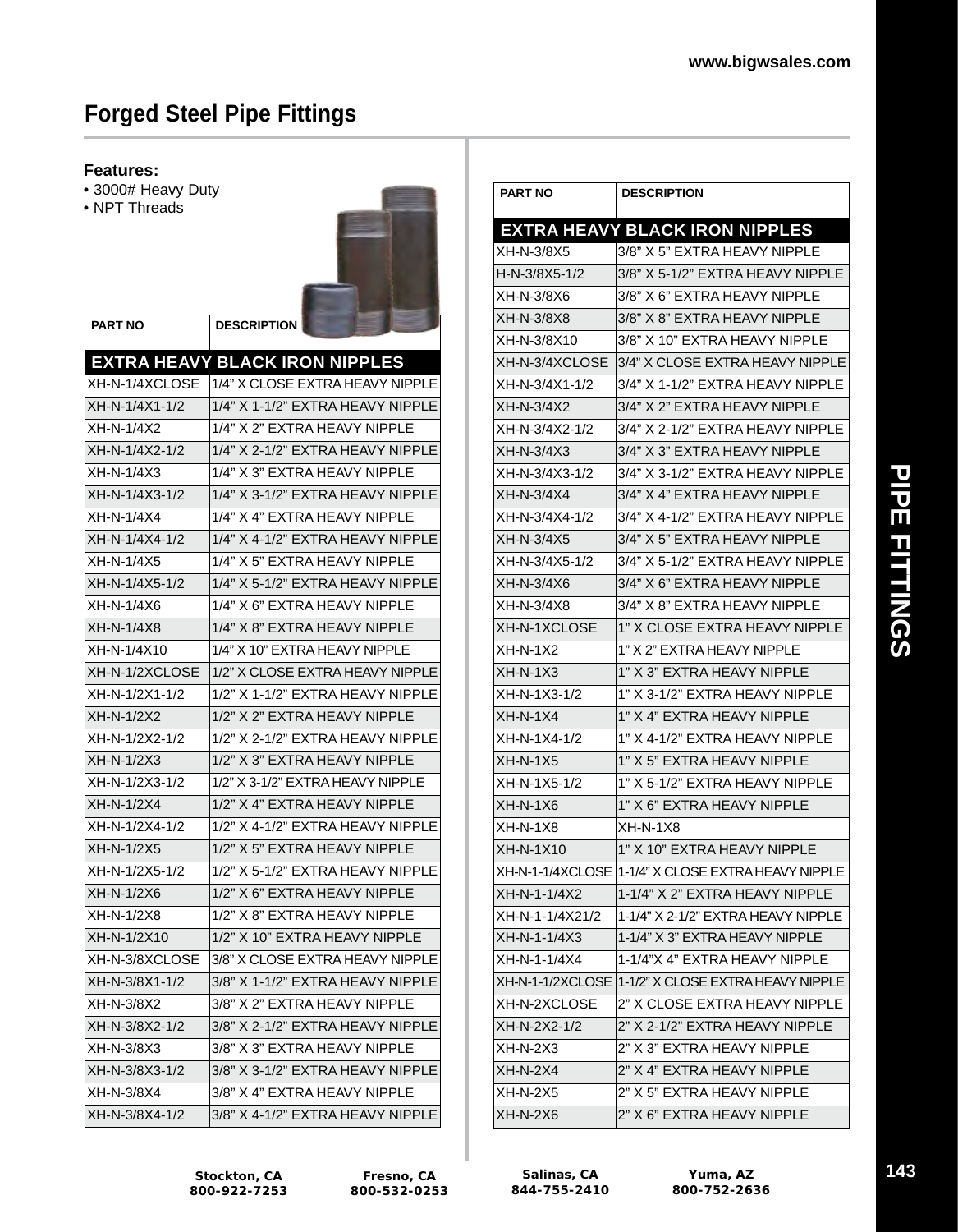## **Forged Steel Pipe Fittings**

| <b>PART NO</b>   | <b>DESCRIPTION</b>            |  |
|------------------|-------------------------------|--|
|                  | <b>FORGED STEEL COUPLINGS</b> |  |
| <b>FS-CO-1/4</b> | 1/4" FORGED STEEL COUPLING    |  |
| <b>FS-CO-3/8</b> | 3/8" FORGED STEEL COUPLING    |  |
| <b>FS-CO-1/2</b> | 1/2" FORGED STEEL COUPLING    |  |
| <b>FS-CO-3/4</b> | 3/4" FORGED STEEL COUPLING    |  |
| FS-CO-1          | 1" FORGED STEEL COUPLER       |  |
| FS-CO-1-1/4      | 1-1/4" FORGED STEEL COUPLER   |  |
| FS-CO-1-1/2      | 1-1/2" FORGED STEEL COUPLER   |  |
| FS-CO-2          | 2" FORGED STEEL COUPLER       |  |
| FS-CO-3          | 3" FORGED STEEL COUPLER       |  |
|                  |                               |  |

 $\mathcal{A}$  and  $\mathcal{A}$ 

| <b>PART NO</b> | <b>DESCRIPTION</b>               |
|----------------|----------------------------------|
|                | <b>FORGED STEEL BUSHINGS</b>     |
| FS-B-3/8X1/4   | 3/8" X 1/4" FORGED STEEL BUSHING |
| FS-B-1/2X1/4   | 1/2" X 1/4" FORGED STEEL BUSHING |
| FS-B-1/2X3/8   | 1/2" X 3/8" FORGED STEFL BUSHING |
| FS-B-3/4X3/8   | 3/4" X 3/8" FORGED STEEL BUSHING |
| FS-B-3/4X1/4   | 3/4" X 1/4" FORGED STEFL BUSHING |
| FS-B-3/4X1/2   | 3/4" X 1/2" FORGED STEFL BUSHING |
| FS-B-1X1/4     | 1" X 1/4" FORGED STEEL BUSHING   |
| FS-B-1X3/8     | 1" X 3/8" FORGED STEFL BUSHING   |
| $FS-R-1X1/2$   | 1" X 1/2" FORGED STEEL BUSHING   |
| FS-B-1X3/4     | 1" X 3/4" FORGED STEEL BUSHING   |
| FS-B-1-1/4X1   | 1-1/4" X 1" FORGED STEFL BUSHING |
| FS-B-1-1/2X1   | 1-1/2" X 1" FORGED STEEL BUSHING |
| $FS-B-2X1$     | 2" X 1" FORGED STEEL BUSHING     |
| FS-B-2X1-1/4   | 2" X 1-1/4" FORGED STEEL BUSHING |
| FS-B-2X1-1/2   | 2" X 1-1/2" FORGED STEEL BUSHING |
| FS-B-2-1/2X1   | 2-1/2" X 1" FORGED STEEL BUSHING |

| <b>PART NO</b> | <b>DESCRIPTION</b>        |
|----------------|---------------------------|
|                | <b>FORGED STEEL PLUGS</b> |
| $FS-P-1/8$     | 1/8" FORGED STEEL PLUG    |
| $FS-P-1/4$     | 1/4" FORGED STEEL PLUG    |
| $FS-P-3/8$     | 3/8" FORGED STEEL PLUG    |
| $FS-P-1/2$     | 1/2" FORGED STEEL PLUG    |
| FS-P-3/4       | 3/4" FORGED STEEL PLUG    |
| $FS-P-1$       | 1" FORGED STEEL PLUG      |
| $FS-P-2$       | 2" FORGED STEEL PLUG      |

| <b>PART NO</b> | <b>DESCRIPTION</b>       |  |
|----------------|--------------------------|--|
|                | <b>FORGED STEEL TEES</b> |  |
| $FS-T-1/4$     | 1/4" FORGED STEEL TEE    |  |
| $FS-T-3/8$     | 3/8" FORGED STEEL TEE    |  |
| $FS-T-1/2$     | 1/2" FORGED STEEL TEE    |  |
| $FS-T-3/4$     | 3/4" FORGED STEEL TEE    |  |
| $FS-T-1$       | 1" FORGED STEEL TEE      |  |
| FS-T-1-1/4     | 1-1/4" FORGED STEEL TEE  |  |
| $FS-T-1-1/2$   | 1-1/2" FORGED STEEL TEE  |  |
| $FS-T-2$       | 2" FORGED STEEL TEE      |  |
|                |                          |  |

| <b>PART NO</b>  | <b>DESCRIPTION</b>             |  |  |  |  |
|-----------------|--------------------------------|--|--|--|--|
|                 | <b>FORGED STEEL 90° ELBOWS</b> |  |  |  |  |
| FS-90L-1/4      | 1/4" FORGED STEEL 90° ELBOW    |  |  |  |  |
| FS-90L-3/8      | 3/8" FORGED STEEL 90° ELBOW    |  |  |  |  |
| FS-90L-1/2      | 1/2" FORGED STEEL 90º ELBOW    |  |  |  |  |
| FS-90L-3/4      | 3/4" FORGED STEEL 90° ELBOW    |  |  |  |  |
| <b>FS-90L-1</b> | 1" FORGED STEEL 90º ELBOW      |  |  |  |  |
| FS-90L-1-1/4    | 1-1/4" FORGED STEEL 90° ELBOW  |  |  |  |  |
| <b>FS-90L-2</b> | 2" FORGED STEEL 90° ELBOW      |  |  |  |  |

**IN** 

| <b>PART NO</b>   | <b>DESCRIPTION</b>                    |
|------------------|---------------------------------------|
|                  | <b>FORGED STEEL 90° STREET ELBOWS</b> |
| FS-90ST-1/4      | 1/4" FORGED STEEL 90° STREET ELBOW    |
| FS-90ST-3/8      | l3/8" FORGED STEEL 90º STREET ELBOW   |
| FS-90ST-1/2      | 1/2" FORGED STEEL 90º STREET ELBOW    |
| FS-90ST-3/4      | l3/4" FORGED STEEL 90º STREET ELBOW   |
| <b>FS-90ST-1</b> | 1" FORGED STEEL 90° STREET ELBOW      |
| FS-90ST-1-1/4    | 1-1/4" FORGED STEEL 90° STREET ELBOW  |
| <b>FS-90ST-2</b> | 2" FORGED STEEL 90° STREET ELBOW      |

| <b>PART NO</b>  | <b>DESCRIPTION</b>         |
|-----------------|----------------------------|
|                 | <b>FORGED STEEL UNIONS</b> |
| <b>FS-U-1/4</b> | 1/4" FORGED STEEL UNION    |
| <b>FS-U-3/8</b> | 3/8" FORGED STEEL UNION    |
| <b>FS-U-1/2</b> | 1/2" FORGED STEEL UNION    |
| <b>FS-U-3/4</b> | 3/4" FORGED STEEL UNION    |
| <b>FS-U-1</b>   | 1" FORGED STEEL UNION      |

**Fresno, CA 800-532-0253**

the contract of the contract of

**STATISTICS**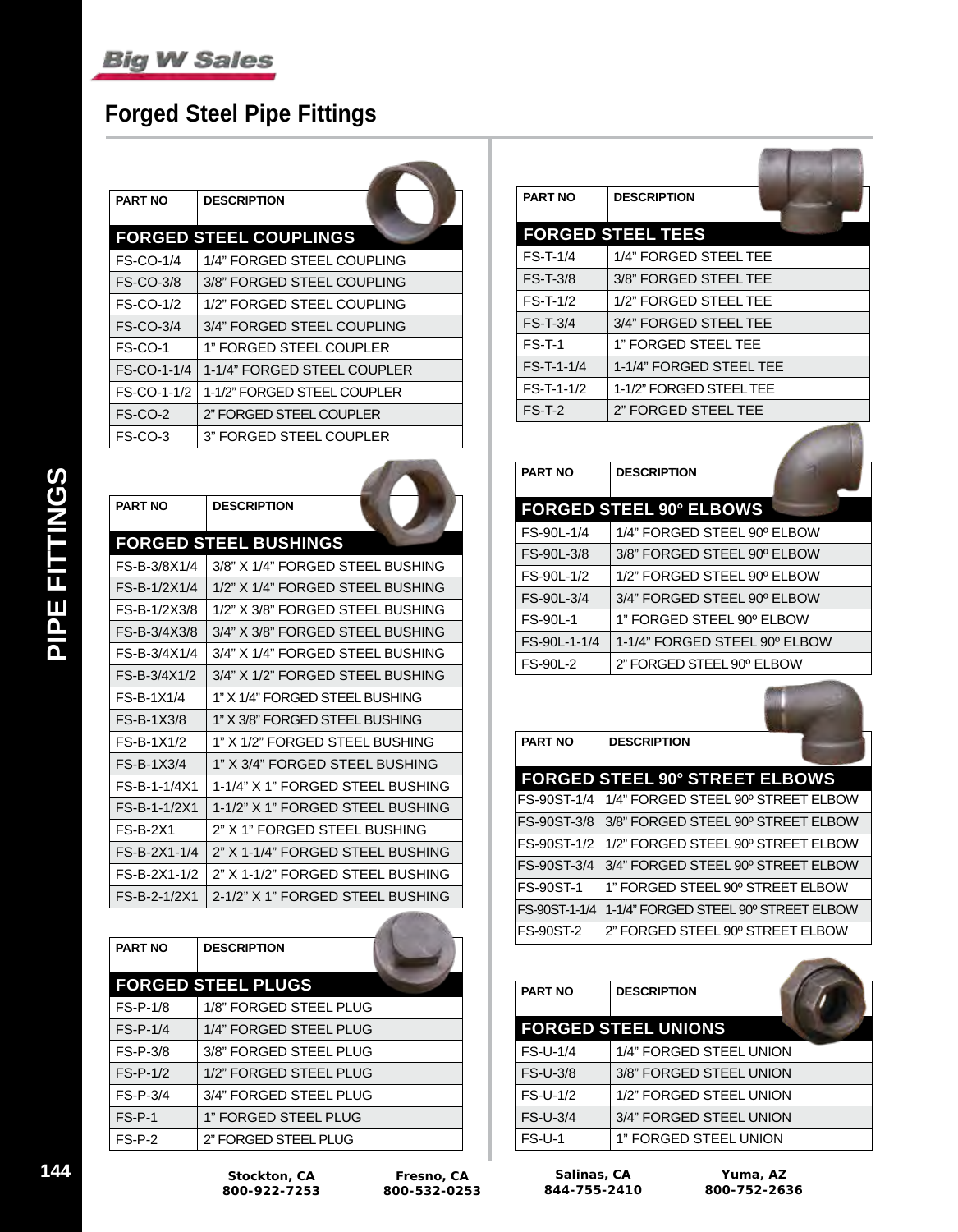## **Pipe Accessories**



#### **Two Barrel Hardware Clamps Banjo Super Clamps**

#### **Features:**

- Perfect for tight, hard to reach spaces!
- Minimizes parts that protrude by tightening together versus tightening away from.
- Deep socket tools not required.
- 300 Stainless steel construction.



| <b>TWO BARREL HARDWARE CLAMPS</b> |                                          |  |  |  |  |
|-----------------------------------|------------------------------------------|--|--|--|--|
| <b>BC090</b>                      | 3/4" 300 SS Floating Bridge w/Lockwasher |  |  |  |  |
| <b>BC114</b>                      | 1" 300 SS Floating Bridge w/Lockwasher   |  |  |  |  |

| <b>Pipe Sealant</b> |                                     |  |  |  |  |  |  |
|---------------------|-------------------------------------|--|--|--|--|--|--|
| <b>PART NO</b>      | <b>DESCRIPTION</b>                  |  |  |  |  |  |  |
|                     | <b>PIPE SEALANT</b>                 |  |  |  |  |  |  |
| <b>RS21</b>         | RectorSeal® No. 21™ (8 oz-24/case)  |  |  |  |  |  |  |
| <b>RSTB</b>         | RectorSeal® Tru-Blu™ (8 oz-24/case) |  |  |  |  |  |  |
| <b>RSTB-PINT</b>    | RectorSeal® Tru-Blu™ (16 oz)        |  |  |  |  |  |  |

## **Garden Hose Spray Nozzle**

#### **Features:**

- Heavy-duty machined aluminum construction stands up to hard use.
- Comfort-grip soft rubber provides a comfortable gripping texture.
- Resists dents, mars and scratches and also protects any surface that comes in contact with nozzle.
- Aluminum hose connection provides a tight fit, will not rust.
- Multiple spray pattern adjusts from a powerful jet stream to a gentle fan spray. Ideal for all your spraying needs.
- Stainless steel spray cap for precise spray patterns.

#### **Features:**

- Stainless steel construction.
- Stainless steel bolt with silver plated nut to prevent seizing.
- 360° sealing surface.
- Ideal for high torque applications.
- Nylon lock nut feature.
- Strong, positive connections where ordinary hose clamps fail.
- T-bolt design.
- 3 spot welds for extra strength.



| <b>PART NO</b> | <b>DESCRIPTION</b>                     |
|----------------|----------------------------------------|
|                | <b>TWO BARREL HARDWARE CLAMPS</b>      |
| BC114          | 1" 300 SS Floating Bridge w/Lockwasher |

#### **Teflon Tape**

An effective, reliable sealant used on MPT fittings to help prevent leaks. This easy-to-use economical sealant keeps water, gas and air from leaking through threaded connections in plumbing pipes.

| How to Order:   |
|-----------------|
| Teflon Tape1"   |
| Teflon Tape1/2" |





**Stockton, CA 800-922-7253**

**Fresno, CA 800-532-0253**

**Salinas, CA 844-755-2410**

**Yuma, AZ 800-752-2636**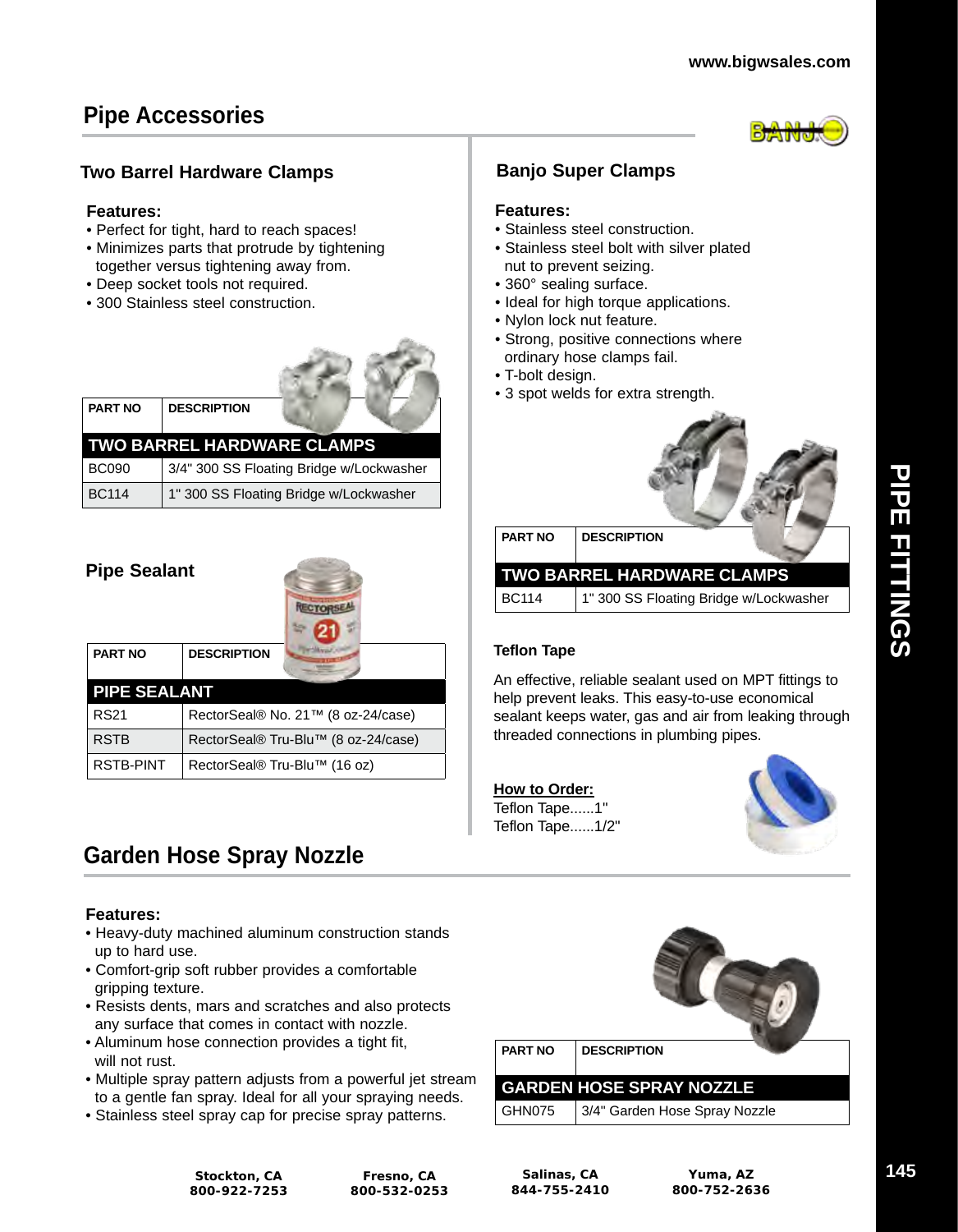

## **PVC Schedule 80 Pipe & Pipe Fittings**



| <b>PART NO</b>              | PIPE SIZE (IN.) |  |  |  |  |  |
|-----------------------------|-----------------|--|--|--|--|--|
| <b>PVC SCHEDULE 80 PIPE</b> |                 |  |  |  |  |  |
| PVC-PIPE-3/4                | 3/4             |  |  |  |  |  |
| PVC-PIPE-1                  | 1               |  |  |  |  |  |
| PVC-PIPE-1-1/4              | $1 - 1/4$       |  |  |  |  |  |
| <b>PVC-PIPE-1-1/2</b>       | $1 - 1/2$       |  |  |  |  |  |
| PVC-PIPE-2                  | $\mathcal{P}$   |  |  |  |  |  |
| PVC-PIPE-3                  | 3               |  |  |  |  |  |
| PVC-PIPE-4                  | 4               |  |  |  |  |  |

Not recommended for compressed air or gases. \*The maximum working pressure: 73ºF.

#### **PVC Schedule 80 Pipe Fittings**

|                 | <b>PART NO</b> |                                 |                                      | 1/4"        | 3/8"   | 1/2" | 3/4" | 1" | $1 - 1/4"$                         | $1 - 1/2"$ | 2"     | $2 - 1/2"$ | 3"                 | 4"     |        |
|-----------------|----------------|---------------------------------|--------------------------------------|-------------|--------|------|------|----|------------------------------------|------------|--------|------------|--------------------|--------|--------|
| <b>Tee</b>      |                |                                 | <b>PVC SCHEDULE 80 PIPE FITTINGS</b> |             |        |      |      |    |                                    |            |        |            |                    |        |        |
|                 |                | <b>TEE</b>                      | ⋤⋥<br>801                            | <b>SXS</b>  | $-002$ |      |      |    | $-003$ $-005$ $-007$ $-010$ $-012$ |            | $-015$ | $-020$     | $-025$             | $-030$ | $-040$ |
|                 |                | TEE                             | W <sub>e</sub> w<br>805              | <b>TXT</b>  | -002 l |      |      |    | -003 -005 -007 -010                | $-012$     | $-015$ | -020 l     | $-025$             | $-030$ | $-040$ |
| 90° Elbow       |                | $90^\circ$ ELL                  | 806                                  | <b>SXS</b>  | $-002$ |      |      |    |                                    | $-012$     | -015   | -020       | $-025$             | $-030$ | $-040$ |
|                 |                | $90^\circ$ ELL                  | 808                                  | <b>TXT</b>  |        |      |      |    | -002 -003 -005 -007 -010 -012      |            | $-015$ | -020       | $-025$             | $-030$ | $-040$ |
|                 |                | 45° ELL                         | 817                                  | <b>SXS</b>  |        |      |      |    |                                    |            | $-015$ |            | -020 <b>l</b> -025 | $-030$ | $-040$ |
| 45° Elbow       |                | 45° ELL                         | 819                                  | <b>TXT</b>  | $-002$ |      |      |    | -003 -005 -007 -010 -012           |            | $-015$ | -020 l     | $-025$             | $-030$ | $-040$ |
|                 |                | <b>COUPLINGS</b>                | 829<br>m                             | <b>SXS</b>  | $-002$ |      |      |    | -003 -005 -007 -010 -012           |            | $-015$ |            |                    | -030   | $-040$ |
| <b>Coupling</b> |                | <b>COUPLINGS</b>                | ■ 830                                | <b>TXT</b>  | -0021  |      |      |    | -003 -005 -007 -010 -012           |            | $-015$ |            | -020 <b>l</b> -025 | $-030$ | $-040$ |
|                 |                | <b>FEMALE</b><br><b>ADAPTER</b> | T<br>835                             | <b>SXT</b>  | $-002$ |      |      |    |                                    | $-012$     | $-015$ | $-020$     | $-025$             | $-030$ | $-040$ |
|                 |                | <b>MALE</b><br><b>ADAPTER</b>   | 836                                  | <b>SXMT</b> | -0021  |      |      |    | -003 -005 -007 -010 -012           |            | $-015$ | -020 l     | $-025$             | $-030$ | $-040$ |
| Cap             |                | CAP                             | 847                                  | S           |        |      |      |    |                                    |            | $-015$ |            | -020 <b>l</b> -025 | $-030$ | $-040$ |
|                 |                | CAP                             | <b>OND</b><br>848                    | T.          | $-002$ |      |      |    | -003 -005 -007 -010 -012           |            | $-015$ |            | -020 <b>l</b> -025 | $-030$ | $-040$ |
| Plug            |                | <b>PLUG</b>                     | 849                                  | <b>SPG</b>  | $-002$ |      |      |    | -003 -005 -007 -010 -012           |            | $-015$ | -020 l     | $-025$             | -030   | $-040$ |
|                 |                | <b>PLUG</b>                     | 850                                  | <b>MT</b>   | -002 l |      |      |    | -003 -005 -007 -010 -012           |            | $-015$ |            | -020  -025         | $-030$ | $-040$ |
|                 |                | <b>UNION</b>                    | T.<br>857                            | <b>SXS</b>  | $-002$ |      |      |    | -0031-0051-0071-0101-012           |            | $-015$ | -020 l     | $-025$             | $-030$ | $-040$ |
| <b>Union</b>    |                | <b>UNION</b>                    | 侧部内侧<br>858                          | <b>TXT</b>  | $-002$ |      |      |    | -0031-0051-0071-010                | $-012$     | $-015$ | $-020$     | $-025$             | $-030$ | $-040$ |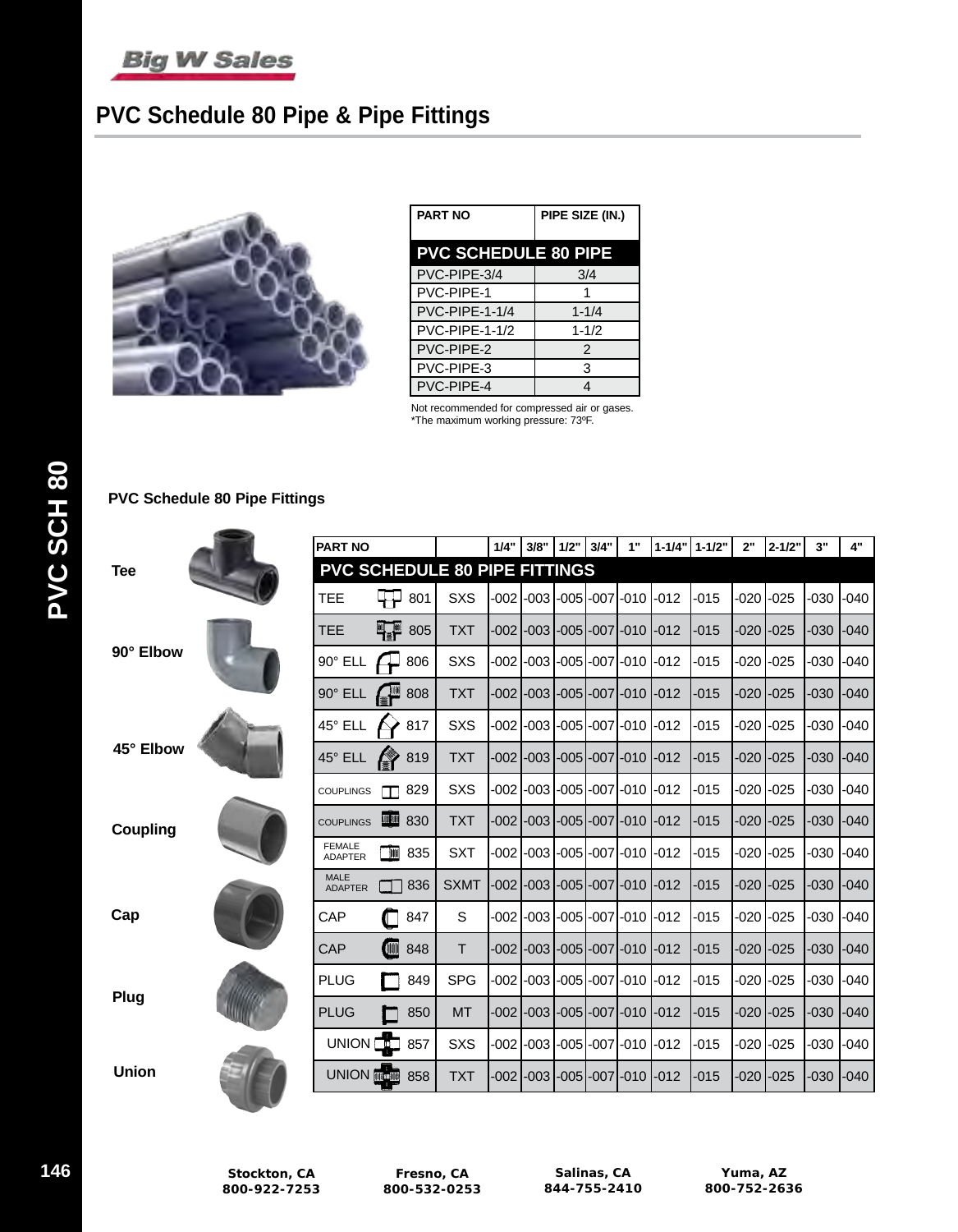## **PVC Schedule 80 Pipe & Nipples**

#### **PVC Schedule 80 Pipe Fittings**



| IPART NO                          |                                      | <b>SIZE</b> | 1/2"   | 3/4"   | 1"        | $1 - 1/4"$ | $1 - 1/2"$ | 2"     | $2 - 1/2"$ | 3"    | 4"     |
|-----------------------------------|--------------------------------------|-------------|--------|--------|-----------|------------|------------|--------|------------|-------|--------|
|                                   | <b>PVC SCHEDULE 80 PIPE FITTINGS</b> |             |        |        |           |            |            |        |            |       |        |
| <b>CROSS</b>                      | 820                                  | <b>SXS</b>  | $-005$ | -007   | I-010     | $-012$     | l-015      | -020   | $-025$     | -030  | -040   |
| <b>VAN STONE</b><br><b>FLANGE</b> | 855                                  | S           | -005   | $-007$ | $I - 010$ | $-012$     | -015       | $-020$ | $-025$     | l-030 | $-040$ |
| <b>VAN STONE</b><br><b>FLANGE</b> | $-10-$<br>856                        | <b>SPG</b>  | $-005$ | l-007  | I-010     | -012       | l-015      | -020   | -025       | -030  | -040   |

**Van Stone Flange**

**Not recommended for compressed air or gases.**

#### **PVC Schedule 80 Pipe Nipples**



**Pipe Nipple**

#### **Teflon Tape**

An effective, reliable sealant used on MPT fittings to help prevent leaks. This easy-to-use economical sealant keeps water, gas and air from leaking through threaded connections in plumbing pipes.

**How to Order:** Teflon Tape......1" Teflon Tape......1/2"



| PART NO             | <b>SIZE</b>     |
|---------------------|-----------------|
| <b>PIPE NIPPLES</b> |                 |
| 861-037             | 1/4 x CL        |
| 861-039             | $1/4 \times 2$  |
| 861-041             | $1/4 \times 3$  |
| 861-042             | $1/4 \times 4$  |
| 861-043             | $1/4 \times 5$  |
| 861-044             | $1/4 \times 6$  |
| 861-045             | $1/4 \times 8$  |
| 861-046             | $1/4 \times 10$ |
| 861-047             | $1/4 \times 12$ |
| 861-055             | $3/8 \times CL$ |
| 861-057             | $3/8 \times 2$  |
| 861-058             | $3/8 \times 3$  |
| 861-059             | $3/8 \times 4$  |
| 861-061             | $3/8 \times 5$  |
| 861-062             | $3/8 \times 6$  |
| 861-077             | 1/2 x CL        |
| 861-079             | $1/2 \times 2$  |
| 861-081             | $1/2 \times 3$  |
| 861-082             | $1/2 \times 4$  |
| 861-083             | $1/2 \times 5$  |
| 861-084             | $1/2 \times 6$  |
| 861-104             | 3/4 x CL        |
| 861-106             | $3/4 \times 3$  |
| 861-107             | $3/4 \times 4$  |
| 861-108             | 3/4 x 5         |
| 861-109             | $3/4 \times 6$  |
| 861-133             | 1 x CL          |

| PART NO             | <b>SIZE</b>        |  |  |
|---------------------|--------------------|--|--|
| <b>PIPE NIPPLES</b> |                    |  |  |
| 861-135             | $1 \times 3$       |  |  |
| 861-136             | $1 \times 4$       |  |  |
| 861-137             | $1 \times 5$       |  |  |
| 861-138             | $1 \times 6$       |  |  |
| 861-170             | 1-1/4 x CL         |  |  |
| 861-172             | $1 - 1/4 \times 3$ |  |  |
| 861-173             | $1 - 1/4 \times 4$ |  |  |
| 861-174             | $1 - 1/4 \times 5$ |  |  |
| 861-175             | $1 - 1/4 \times 6$ |  |  |
| 861-213             | $1-1/2 \times CL$  |  |  |
| 861-215             | $1 - 1/2 \times 3$ |  |  |
| 861-216             | 1-1/2 $\times$ 4   |  |  |
| 861-217             | $1 - 1/2 \times 5$ |  |  |
| 861-218             | $1 - 1/2 \times 6$ |  |  |
| 861-251             | $2 \times CL$      |  |  |
| 861-252             | $2x$ SH            |  |  |
| 861-253             | $2 \times 3$       |  |  |
| 861-254             | $2 \times 4$       |  |  |
| 861-255             | $2 \times 5$       |  |  |
| 861-256             | $2 \times 6$       |  |  |
| 861-338             | 3 x CL             |  |  |
| 861-341             | $3 \times 4$       |  |  |
| 861-342             | 3x5                |  |  |
| 861-343             | 3 × 6              |  |  |
| 861-422             | 4 x CL             |  |  |
| 861-425             | $4 \times 5$       |  |  |
| 861-426             | $4 \times 6$       |  |  |

**Not recommended for compressed air or gases.**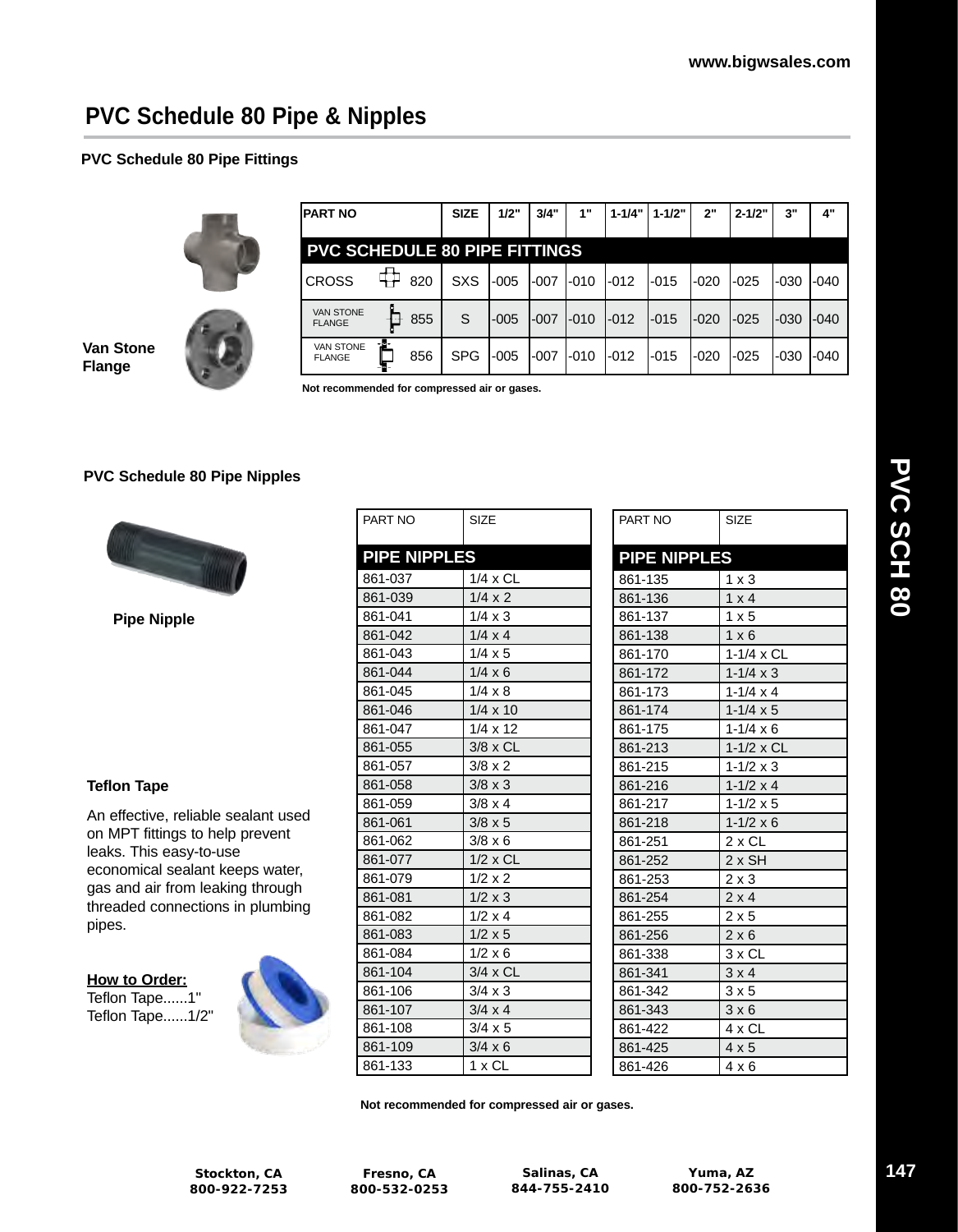

## **PVC Schedule 80 Reducer Bushings & Reducer Couplings**

| <b>PVC Schedule</b><br>80 Reducer<br><b>Bushings</b><br>and Reducer<br><b>Couplings</b> |                    |                         |                   |                  |                          |  |  |
|-----------------------------------------------------------------------------------------|--------------------|-------------------------|-------------------|------------------|--------------------------|--|--|
|                                                                                         |                    | <b>Reducer Bushings</b> |                   |                  | <b>Reducer Couplings</b> |  |  |
| <b>SIZE</b>                                                                             | $\blacksquare$     | TIN                     | I                 |                  | 豐                        |  |  |
|                                                                                         | SPG X S<br>NO. 837 | SPG X T<br>NO. 838      | MT X T<br>NO. 839 | S X S<br>NO. 829 | <b>TXT</b><br>NO. 830    |  |  |
| <b>REDUCER FITTINGS</b>                                                                 |                    |                         |                   |                  |                          |  |  |
| $3/8 \times 1/4$                                                                        | $-052$             | $-052$                  | $-052$            | $-052$           | $-052$                   |  |  |
| $1/2 \times 1/4$                                                                        | $-072$             | $-072$                  | $-072$            | $-072$           | $-072$                   |  |  |
| $1/2 \times 3/8$                                                                        | $-073$             | $-073$                  | $-073$            | $-073$           | $-073$                   |  |  |
| $3/4 \times 1/4$                                                                        | $-098$             | $-098$                  | $-098$            | $-098$           | $-098$                   |  |  |
| $3/4 \times 3/8$                                                                        | $-099$             | $-099$                  | $-099$            | $-099$           | $-099$                   |  |  |
| $3/4 \times 1/2$                                                                        | $-101$             | $-101$                  | $-101$            | $-101$           | $-101$                   |  |  |
| $1 \times 1/4$                                                                          | $-128$             | $-128$                  | $-128$            | $-128$           | $-128$                   |  |  |
| $1 \times 3/8$                                                                          | $-129$             | $-129$                  | $-129$            | $-129$           | $-129$                   |  |  |
| $1 \times 1/2$                                                                          | $-130$             | $-130$                  | $-130$            | $-130$           | $-130$                   |  |  |
| $1 \times 3/4$                                                                          | $-131$             | $-131$                  | $-131$            | $-131$           | $-131$                   |  |  |
| $1-1/4 \times 1/2$                                                                      | $-166$             | $-166$                  | $-166$            | $-166$           | $-166$                   |  |  |
| $1 - 1/4 \times 3/4$                                                                    | $-167$             | $-167$                  | $-167$            | $-167$           | $-167$                   |  |  |
| $1 - 1/4 \times 1$                                                                      | $-168$             | $-168$                  | $-168$            | $-168$           | $-168$                   |  |  |
| $1 - 1/2 \times 1/2$                                                                    | $-209$             | $-209$                  | $-209$            | $-209$           | $-209$                   |  |  |
| $1 - 1/2 \times 3/4$                                                                    | $-210$             | $-210$                  | $-210$            | $-210$           | $-210$                   |  |  |
| $1 - 1/2 \times 1$                                                                      | $-211$             | $-211$                  | $-211$            | $-211$           | $-211$                   |  |  |
| $1-1/2 \times 1-1/4$                                                                    | $-212$             | $-212$                  | $-212$            | $-212$           | $-212$                   |  |  |
| $2 \times 3/4$                                                                          | $-248$             | $-248$                  | $-248$            | $-248$           | $-248$                   |  |  |
| $2 \times 1$                                                                            | $-249$             | $-249$                  | $-249$            | $-249$           | $-249$                   |  |  |
| $2 \times 1 - 1/4$                                                                      | $-250$             | $-250$                  | $-250$            | $-250$           | $-250$                   |  |  |
| $2 \times 1 - 1/2$                                                                      | $-251$             | $-251$                  | $-251$            | $-251$           | $-251$                   |  |  |
| 3 × 2                                                                                   | $-338$             | $-338$                  | $-338$            | $-338$           | $-338$                   |  |  |
| $4 \times 2$                                                                            | $-420$             | $-420$                  | $-420$            | $-420$           | $-420$                   |  |  |
| $4 \times 3$                                                                            | $-422$             | $-422$                  | $-422$            | $-422$           | $-422$                   |  |  |

**Not recommended for compressed air or gases.**

| PART NO             | <b>DESCRIPTION</b>                       |
|---------------------|------------------------------------------|
|                     | <b>TANK ADAPTERS / BULKHEAD FITTINGS</b> |
| <b>PVC-TA-1/4</b>   | PVC SCH 80 Thread x Thread 1/4"          |
| PVC-TA-3/8          | PVC SCH 80 Thread x Thread 3/8"          |
| $PVC-TA-1/2$        | PVC SCH 80 Thread x Thread 1/2"          |
| PVC-TA-3/4          | PVC SCH 80 Thread x Thread 3/4"          |
| PVC-TA-1            | PVC SCH 80 Thread x Thread 1"            |
| <b>PVC-TA-1-1/4</b> | PVC SCH 80 Thread x Thread 1-1/4"        |
| <b>PVC-TA-1-1/2</b> | PVC SCH 80 Thread x Thread 1-1/2"        |
| PVC-TA-2            | PVC SCH 80 Thread x Thread 2"            |

**Not recommended for compressed air or gases.**



**Fresno, CA Fresno, CA 800-532-0253 800-532-0253** **PVC Schedule 80 PVC Tank Adapters Bulkhead Fittings**



**Salinas, CA Salinas, CA 844-755-2410 844-755-2410**

**Yuma, AZ Yuma, AZ 800-752-2636 800-752-2636**